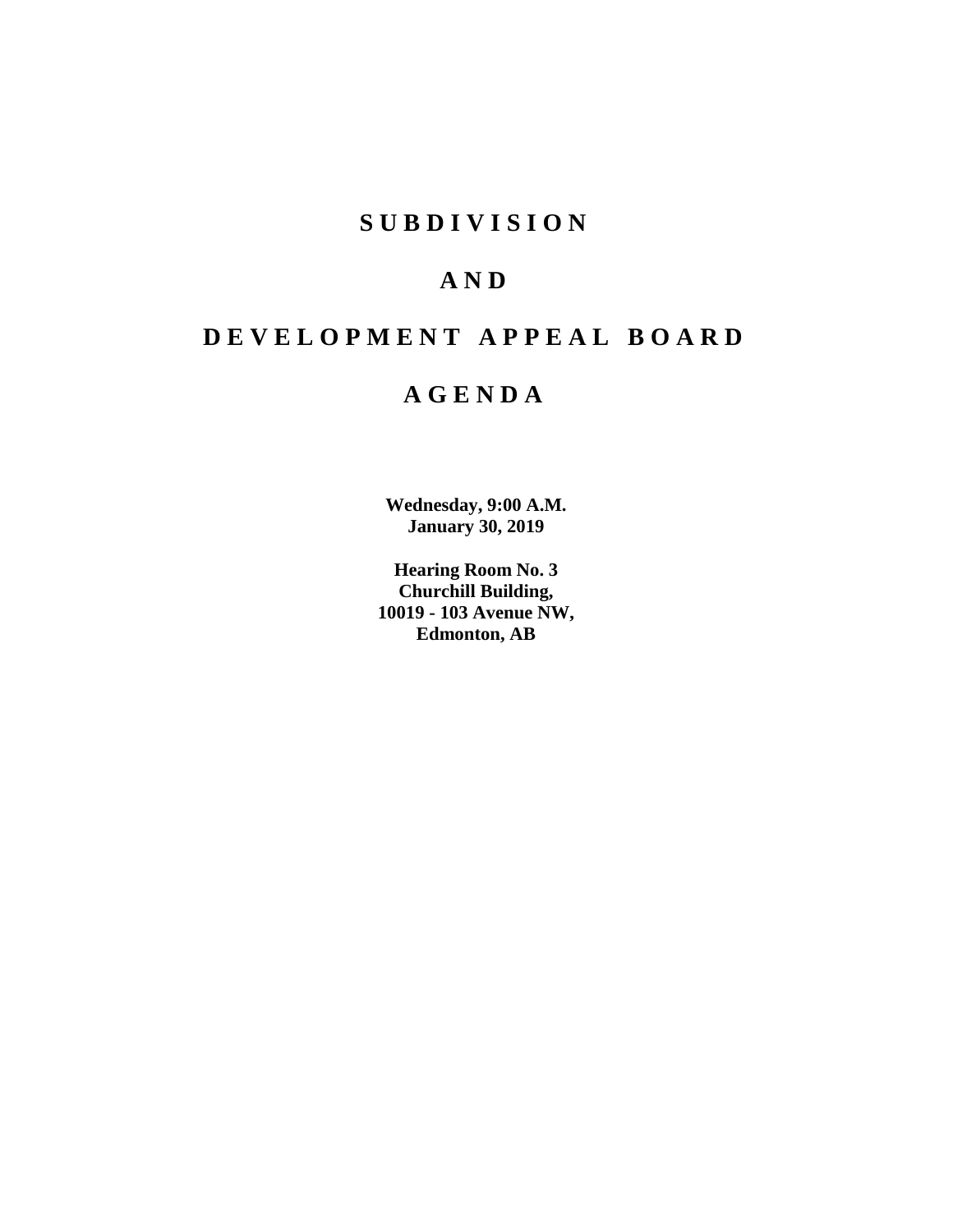# **SUBDIVISION AND DEVELOPMENT APPEAL BOARD HEARING ROOM NO. 3**

|   | 9:00 A.M.    | SDAB-D-19-011 | Operate a Major Home Based Business<br>(Administration office and storage of a vehicle<br>for mechanical contractor - HIGH TECH<br>MECHANICAL LTD.) Expires Dec 20, 2023 |
|---|--------------|---------------|--------------------------------------------------------------------------------------------------------------------------------------------------------------------------|
|   |              |               | 6155 - 175 Avenue NW<br>Project No.: 294950433-001                                                                                                                       |
|   |              |               |                                                                                                                                                                          |
| H | $10:30$ A.M. | SDAB-D-19-012 | Change the use of a General Retail Store to a<br>Cannabis Retail Store                                                                                                   |
|   |              |               | 10279 - Jasper Avenue NW<br>Project No.: 287607590-001                                                                                                                   |
|   | NOTE:        |               | Unless otherwise stated, all references to "Section numbers" refer to<br>the authority under the Edmonton Zoning Bylaw 12800.                                            |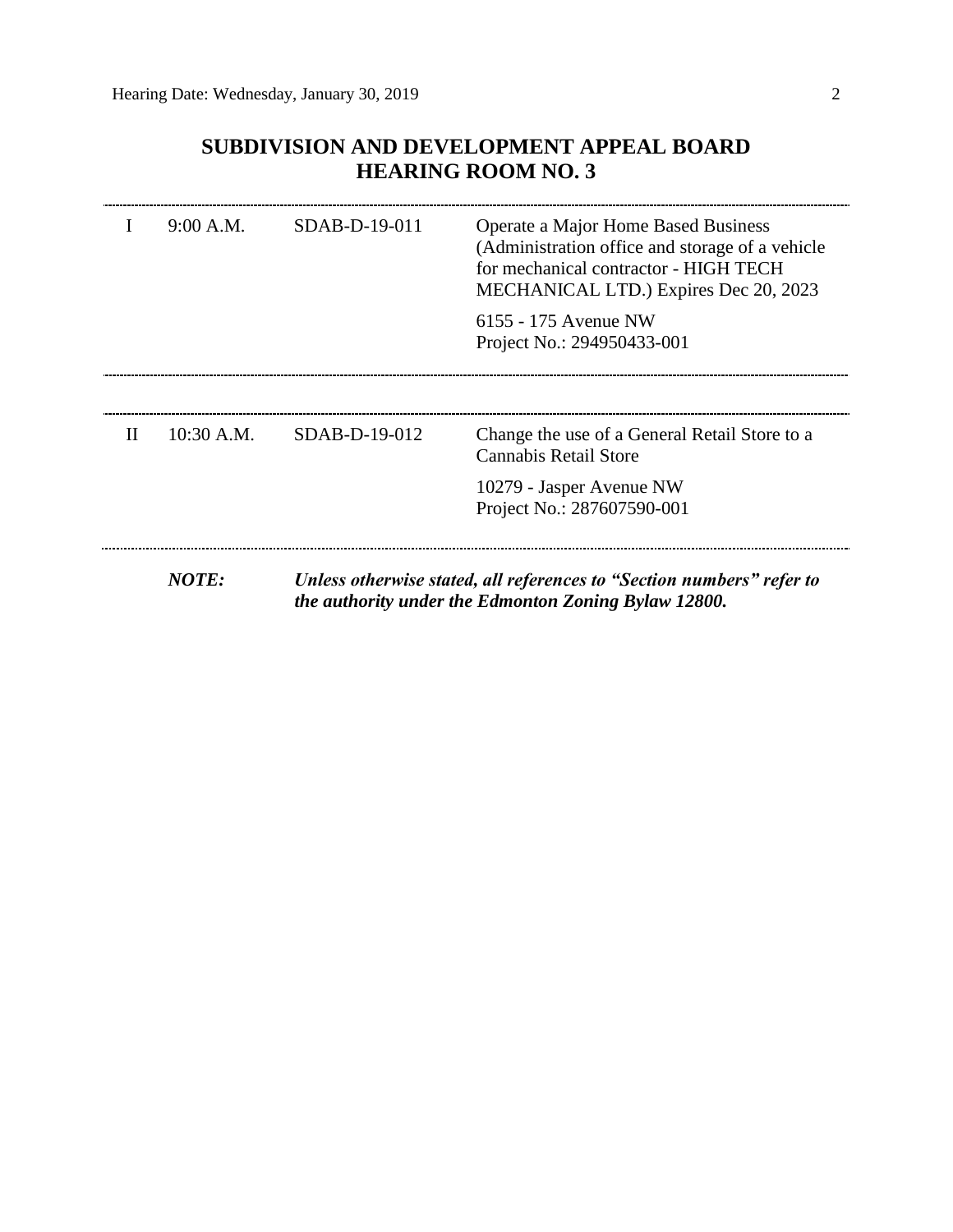# **ITEM I: 9:00 A.M. FILE: SDAB-D-19-011**

# AN APPEAL FROM THE DECISION OF THE DEVELOPMENT OFFICER BY AN ADJACENT PROPERTY OWNER

### APPELLANT:

ADDRESS OF APPELLANT: 6159 - 175 Avenue NW

APPLICATION NO.: 294950433-001

APPLICATION TO: Operate a Major Home Based Business (Administration office and storage of a vehicle for mechanical contractor - HIGH TECH MECHANICAL LTD.) Expires Dec 20, 2023

DECISION OF THE DEVELOPMENT AUTHORITY: Approved with Conditions

DATE OF APPEAL: January 6, 2019

RESPONDENT: G. Singh

ADDRESS OF RESPONDENT: 6155 - 175 Avenue NW

MUNICIPAL DESCRIPTION OF SUBJECT PROPERTY: 6155 - 175 Avenue NW

OVERLAY: N/A

DECISION DATE: December 20, 2018

NOTIFICATION PERIOD: December 27, 2018 through January 17, 2019

LEGAL DESCRIPTION: Plan 1520683 Blk 10 Lot 56

ZONE: (RSL) Residential Small Lot Zone

STATUTORY PLAN: McConachie Neighbourhood Structure Plan Pilot Sound Area Structure Plan

*Grounds for Appeal*

The Appellant provided the following reasons for appealing the decision of the Development Authority: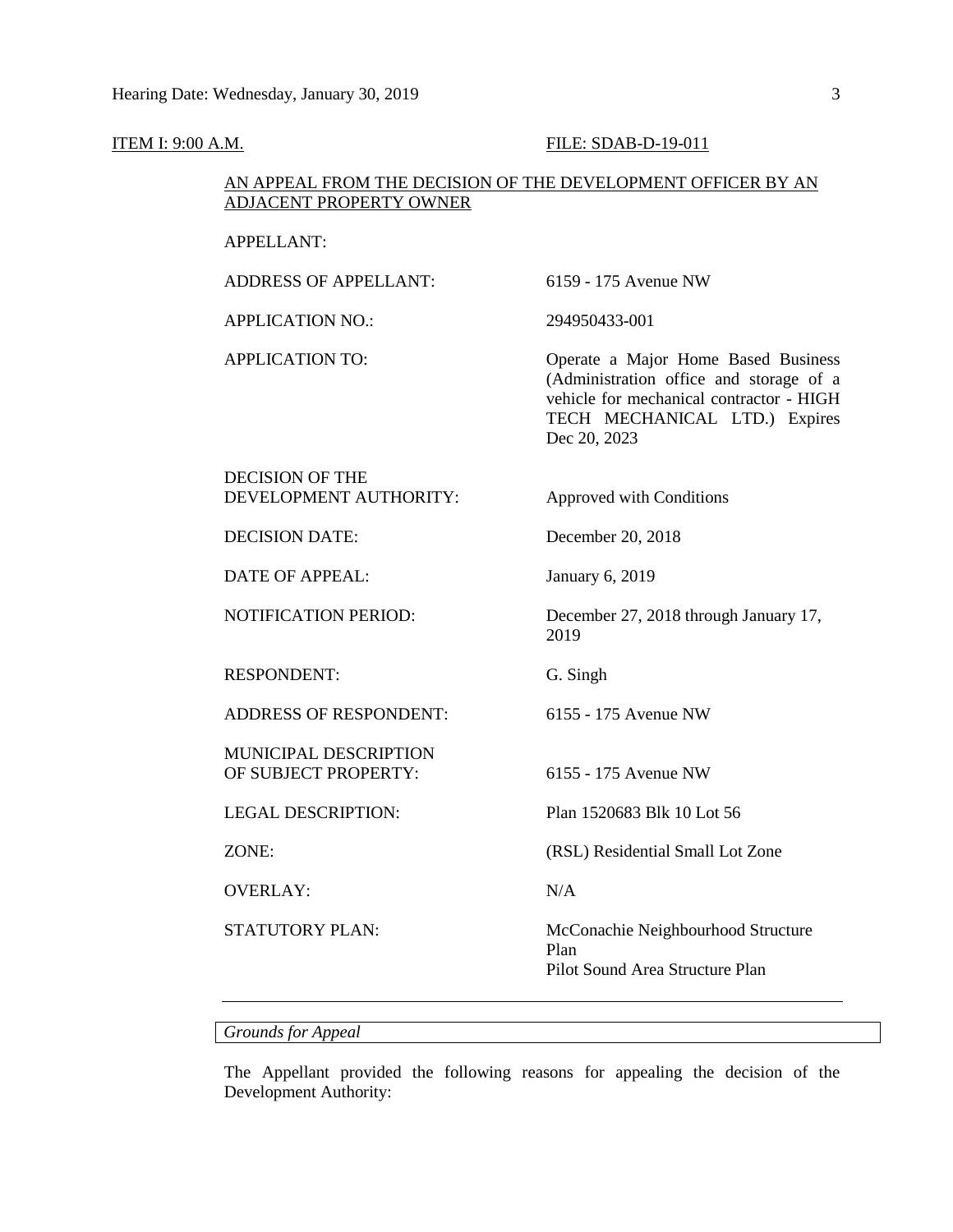I am appealing this decision as this permit has been issued to someone who blatantly disregards the City's bylaws, has no consideration for his neighbours and within weeks of being issued the permit, is breaking it's conditions.

The business being run out of this house has been causing excess noise and been unsightly since we moved in. The day after (March 24, 2018) taking possession of our new house located at 6159 – 175 Avenue NW, the man operating "High-Tech Mechanical Ltd", parked his white cube van in front of our driveway even though our builder had put a clearly marked sign out saying "No Parking – Occupied Residence". We had a U-Haul coming with our belongings at 8 am that morning and when we tried to ring the doorbell, no one would answer us. We called 311 and parking enforcement came to deal with the problem. This was the first of many issues we have had to deal with in regards to this man running his mechanical company out of his house. They have continued to block our driveway with various vehicles (work and personal), store piping (ABS, Cast-iron, etc.), (picture #1), tubs and jacuzzis on their driveway creating an unsightly mess, parking in the yard because he does not have enough room for the work vehicles (picture #2), store derelict work vehicles, receive deliveries from mechanical supplies almost weekly (pictures #3 and #4), leaving cast-iron piping on the roof of his van and overhanging onto the sidewalk (picture #5). At one point, they were operating 5 vehicles (1 cube van, 2 full sized work vans and 2 personal vehicles) out of a residence with 2 drivers until one of the vans broke down, then it was parked on the driveway for over one month. He has run this business out of his house for almost a year without getting the proper permits and blatantly disregards the bylaws regarding storing of construction materials.

He sometimes has helpers or employees go with him to work and they leave their personal vehicles parked in front of our driveway or throughout the neighbourhood. Not only has he shown complete disregard for the neighbourhood with his business, he has been completely inattentive to contractors working on his property for him when they have caused damage to other people's property.

After having been issued the permit, he still has his white cube truck parked in the street, in vacant houses driveways and on his driveway every day. He continues to do this even though the Development Planning Technician (Jeremy Folkman) I spoke to from the City explicitly stated he was not to have this truck in the area as it was a condition of the permit. Within a day of being issued the permit, he has violated its terms and continues to do so as of today (January 6, 2019). I have attached a picture of the vehicle (picture #6) still there even though he was told it needed a proper parking location in an area designated for commercial use.

It's because of these reasons I am asking for an appeal to his home business development permit as he has no proper means to store these materials out of site and blatantly disregards the terms of his permit so soon after it has been issued.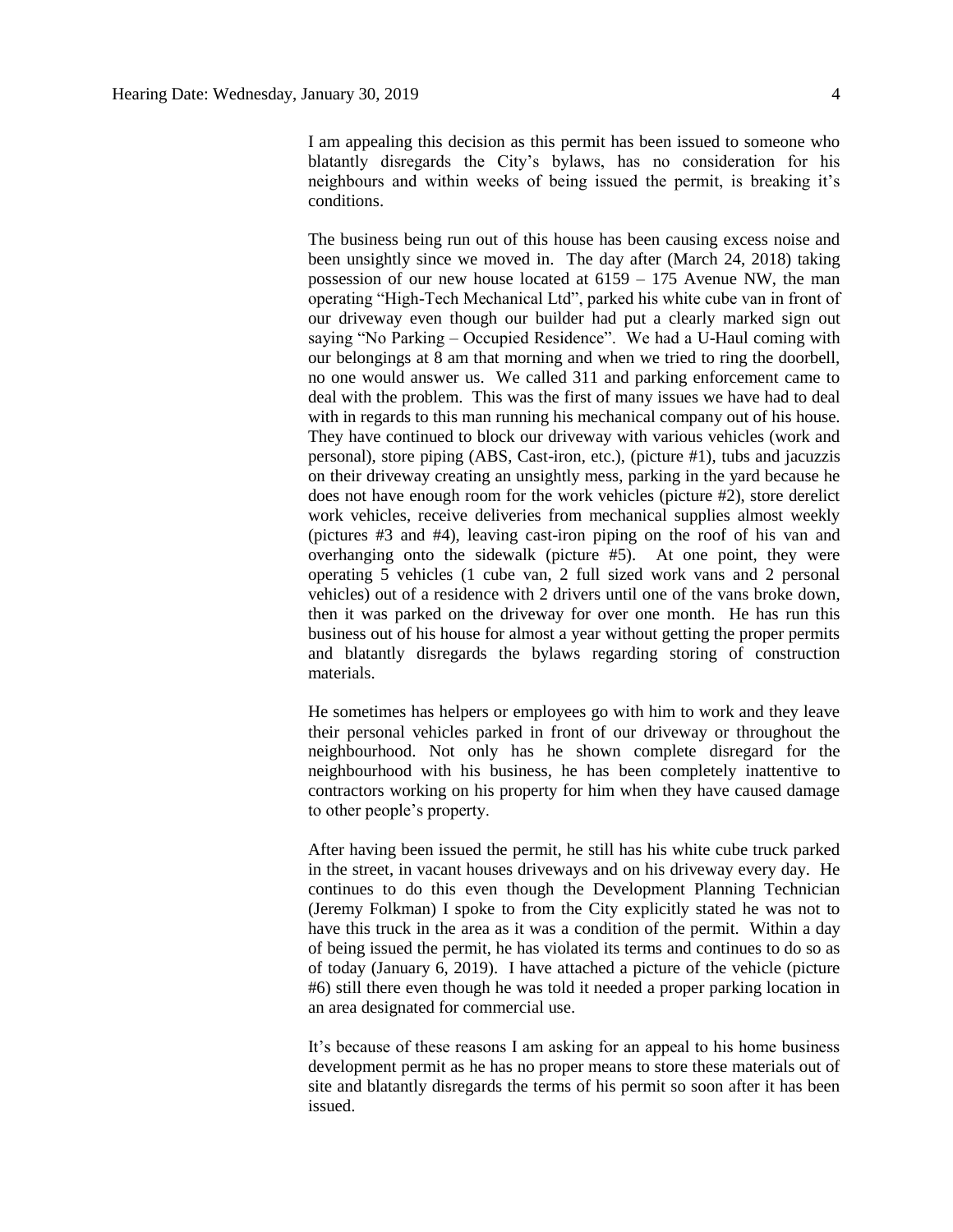I feel come spring, it will only get worse as construction is slow right now and he has proven to not have any care or respect for his neighbours and the City bylaws.

*General Matters*

# **Appeal Information:**

The *Municipal Government Act*, RSA 2000, c M-26 states the following:

### **Grounds for Appeal**

**685(1)** If a development authority

- (a) fails or refuses to issue a development permit to a person,
- (b) issues a development permit subject to conditions, or
- (c) issues an order under section 645,

the person applying for the permit or affected by the order under section 645 may appeal to the subdivision and development appeal board.

**(2)** In addition to an applicant under subsection (1), any person affected by an order, decision or development permit made or issued by a development authority may appeal to the subdivision and development appeal board.

# **Appeals**

**686(1)** A development appeal to a subdivision and development appeal board is commenced by filing a notice of the appeal, containing reasons, with the board,

- (a) in the case of an appeal made by a person referred to in section 685(1)
	- (i) with respect to an application for a development permit,
		- (A) within 21 days after the date on which the written decision is given under section 642, […]
		- (B) if no decision is made with respect to the application within the 40-day period, or within any extension of that period under section 684, within 21 days after the date the period or extension expires,

or

(ii) with respect to an order under section 645, within 21 days after the date on which the order is made,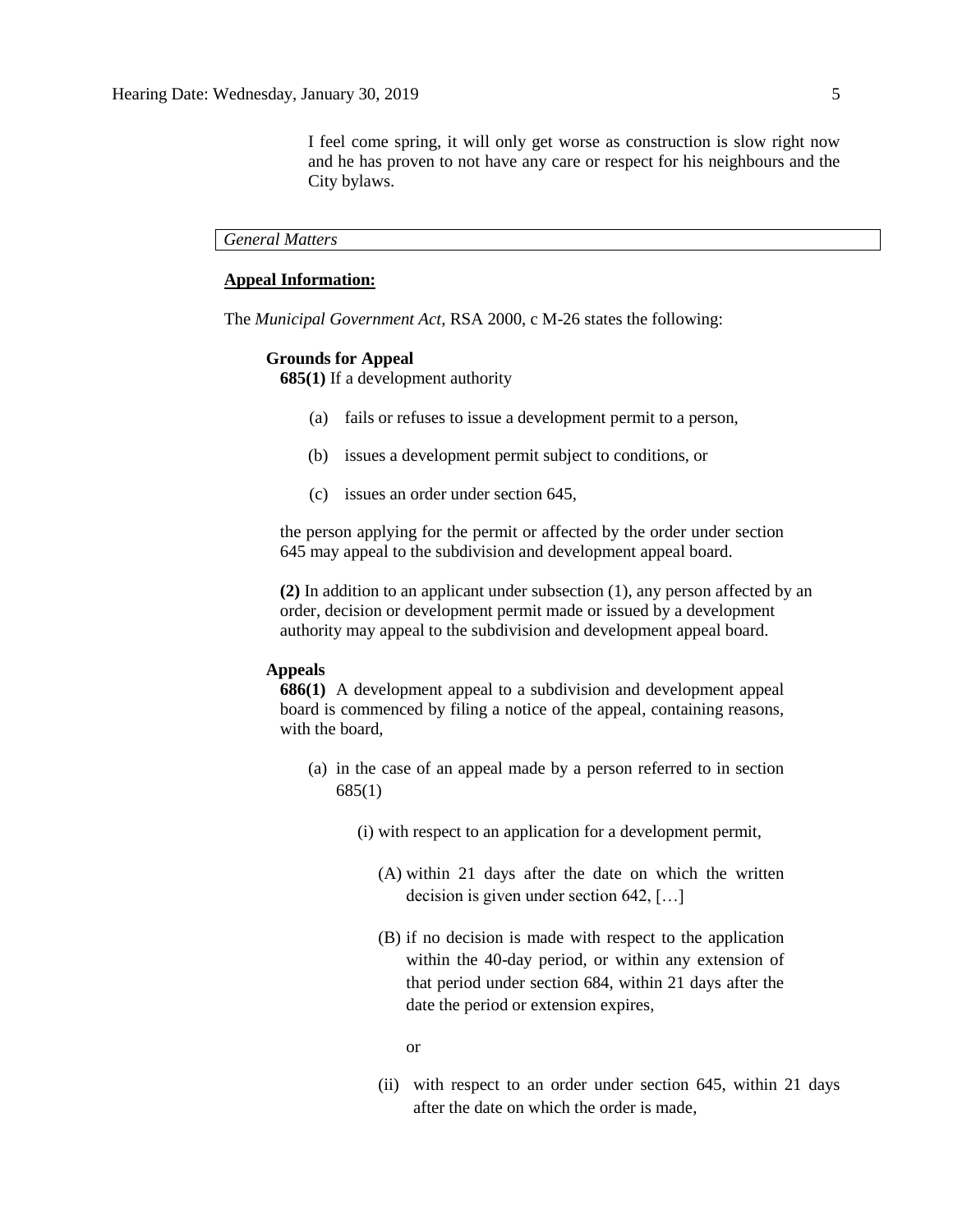or

(b) in the case of an appeal made by a person referred to in section 685(2), within 21 days after the date on which the notice of the issuance of the permit was given in accordance with the land use bylaw.

#### **Hearing and Decision**

**687(3)** In determining an appeal, the subdivision and development appeal board

…

- (a.1) must comply with the land use policies;
- (a.2) subject to section 638, must comply with any applicable statutory plans;
- (a.3) subject to clauses (a.4) and (d), must comply with any land use bylaw in effect;
- (a.4) must comply with the applicable requirements of the regulations under the Gaming, Liquor and Cannabis Act respecting the location of premises described in a cannabis licence and distances between those premises and other premises;
	- …
	- (c) may confirm, revoke or vary the order, decision or development permit or any condition attached to any of them or make or substitute an order, decision or permit of its own;
	- (d) may make an order or decision or issue or confirm the issue of a development permit even though the proposed development does not comply with the land use bylaw if, in its opinion,
		- (i) the proposed development would not
			- (A) unduly interfere with the amenities of the neighbourhood, or
			- (B) materially interfere with or affect the use, enjoyment or value of neighbouring parcels of land,

and

(ii) the proposed development conforms with the use prescribed for that land or building in the land use bylaw.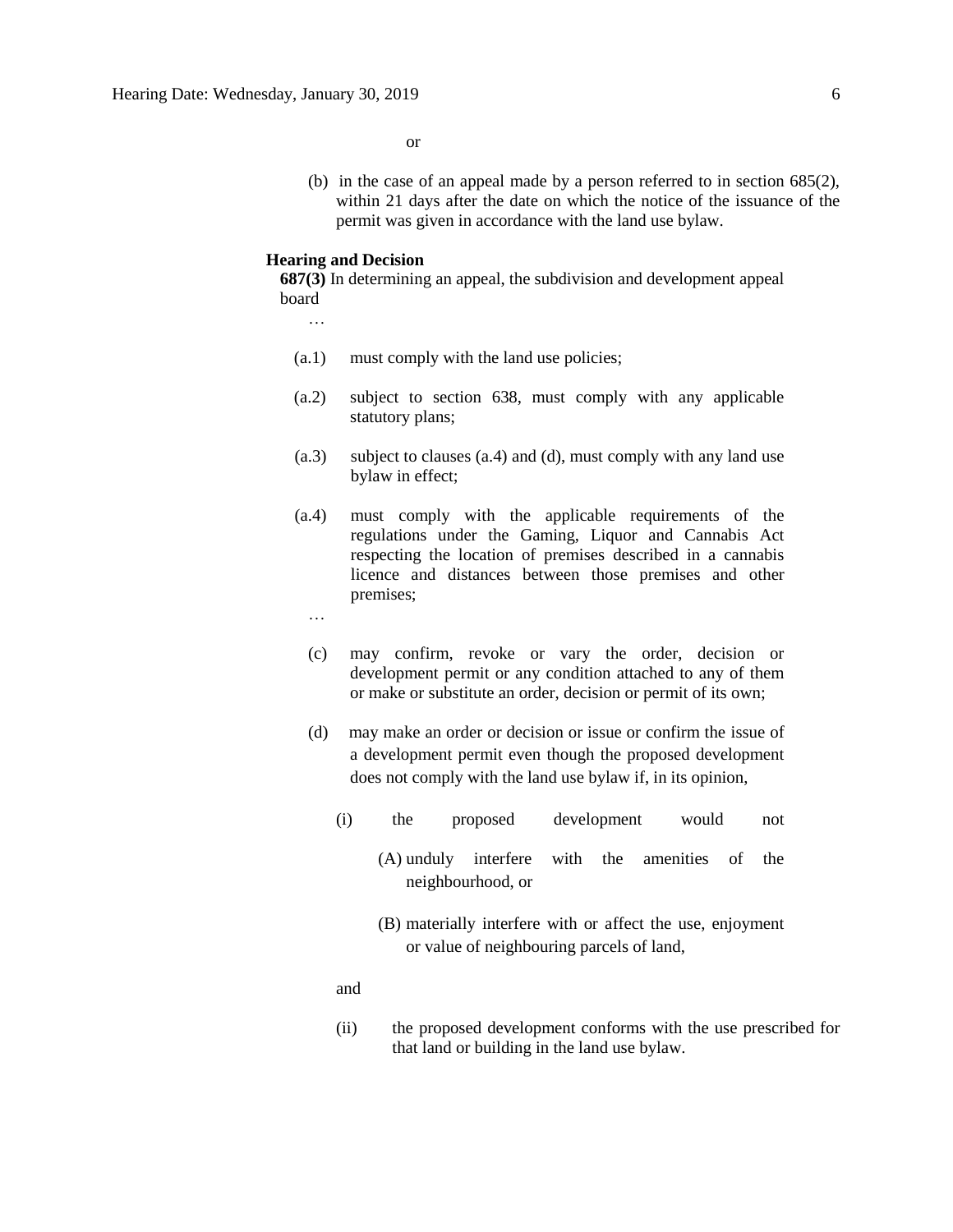#### **General Provisions from the** *Edmonton Zoning Bylaw:*

Section 115.1, the **General Purpose** of the **(RSL) Residential Small Lot Zone** is to provide smaller lot Single Detached Housing with attached Garages in a suburban setting that provides the opportunity for the more efficient utilization of undeveloped suburban areas and includes the opportunity for Secondary Suites and Garden Suites.

### *Major Home Based Business regulations – Section 75*

A [Major Home Based Business](javascript:void(0);) shall comply with the following regulations:

- 1. there shall be no exterior display or advertisement other than an identification plaque or Sign a maximum of 20 [cm](javascript:void(0);) x [30.5](javascript:void(0);) cm in size located on the Dwelling;
- 2. there shall be no mechanical or electrical equipment used that creates external noise, or visible and audible interference with home electronics equipment in adjacent Dwellings;
- **3. the Major Home Based Business shall not generate pedestrian or vehicular traffic, or parking, in excess of that which is characteristic of the Zone in which it is located;**
- 4. the number of non-resident employees or business partners working on-site shall not exceed two at any one time;
- **5. there shall be no outdoor business activity, or outdoor storage of material or equipment associated with the business. Indoor storage related to the business activity shall be allowed in either the Dwelling or Accessory buildings;**
- 6. the Major Home Based Business shall not change the principal character or external appearance of the [Dwelling](javascript:void(0);) or [Accessory](javascript:void(0);) buildings;
- 7. a Bed and Breakfast Operation, operating as a Major Home Based Business shall have a maximum of two Sleeping Units. Cooking facilities shall not be located within the Sleeping Units. In addition to any other parking requirements of this Bylaw, one additional parking space shall be provided for each Sleeping Unit;
- 8. in addition to the information requirements of [subsection 13.1](https://webdocs.edmonton.ca/InfraPlan/zoningbylaw/ZoningBylaw/Part1/Administrative/13__Development_Permit_Application.htm) of this Bylaw, each application for a Development Permit for the Use Major Home Based Business shall include a description of the business to be undertaken at the premises, an indication of the number of business visits per week, provision for parking, and where any materials or equipment associated with the business use are to be stored; and
- 9. the [Major Home Based Business](javascript:void(0);) shall not be allowed if, in the opinion of the Development Officer, such Use would be more appropriately located in a Commercial or Industrial Zone having regard for the overall compatibility of the Use with the residential character of the area.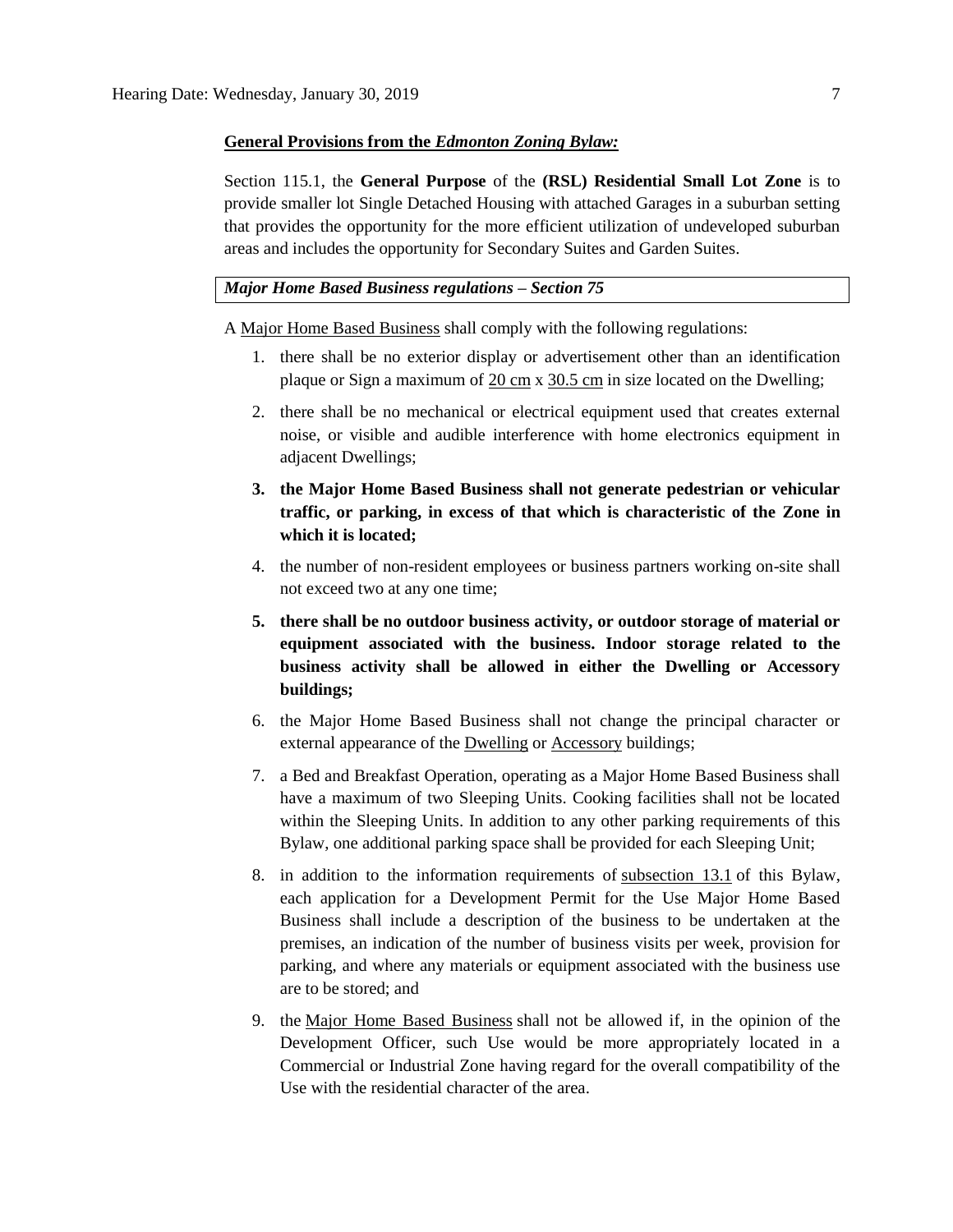10. a Major Home Based Business shall not be allowed within the same principal Dwelling containing a Secondary Suite or within the same Site containing a Garden Suite and an associated principal Dwelling, unless the Home Based Business is a Bed and Breakfast Operation and the Secondary Suite or the Garden Suite is an integral part of the Bed and Breakfast Operation.

### *Discretionary Use*

Section 115.3(4) states that a **Major Home Based Business** is a **Discretionary Use** in the **(RSL) Residential Small Lot Zone.**

Under Section 7.3(7), **Major Home Based Business** means:

development consisting of the Use of an approved Dwelling or Accessory building by a resident of that Dwelling for one or more businesses that may generate more than one business associated visit per day. The business Use must be secondary to the Residential Use of the building and shall not change the residential character of the Dwelling or Accessory building. The Dwelling may be used as a workplace by a non-resident. This Use includes Bed and Breakfast Operations but does not include General Retail Sales, Cannabis Retail Sales or Cannabis Production and Distribution.

### **Development Officer's Determination**

Discretionary Use - Major Home Based Business is approved as a Discretionary Use (Section 115.3(4)).

# *Outdoor Storage*

Section 75.5 states that there shall be no outdoor business activity, or outdoor storage of material or equipment associated with the business. Indoor storage related to the business activity shall be allowed in either the Dwelling or Accessory buildings.

#### **Development Officer's Determination**

Outdoor storage - Allow the storage of one vehicle associated with the business (Section 75.5).

# *Off-street Parking*

Section 75.3 states that the Major Home Based Business shall not generate pedestrian or vehicular traffic, or parking, in excess of that which is characteristic of the Zone in which it is located.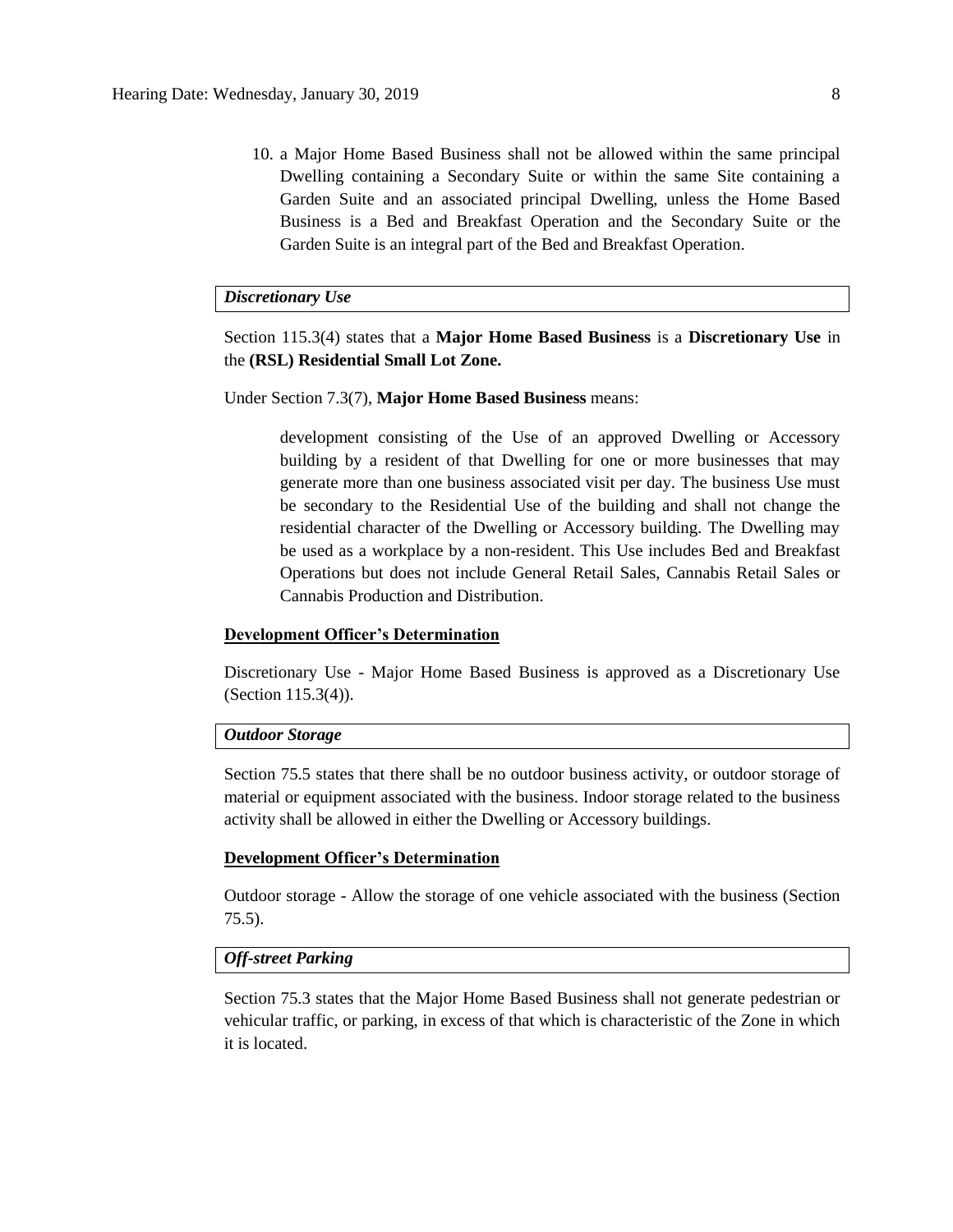Section 54.2 Schedule  $1(A)(8)$  stipulates that a Major Home Based Business requires 1 parking space in addition to parking required for principal Dwelling and that 1 parking space per guest room is required in addition to the parking required for the principal Dwelling.

# *Objects Prohibited or Restricted in Residential Zones – Section 45*

Section 45:

- 1. No person shall keep in any part of a Site in any Residential Zone:
	- a. any commercial vehicle, loaded or unloaded, having a maximum gross vehicle weight (G.V.W.R.) exceeding 4 [600](javascript:void(0);) kg;
	- b. more than one commercial vehicle having a maximum gross vehicle weight (G.V.W.R.) of  $4\,600 \text{ kg}$  $4\,600 \text{ kg}$  $4\,600 \text{ kg}$  or less, for longer than reasonably necessary while loading or unloading such vehicle.
- 2. For the purpose of subsection 45(1) a commercial vehicle means a vehicle that:
	- a. is intended or designed for commercial purposes; or
	- b. is used for commercial purposes.

# Notice to Applicant/Appellant

Provincial legislation requires that the Subdivision and Development Appeal Board issue its official decision in writing within fifteen days of the conclusion of the hearing.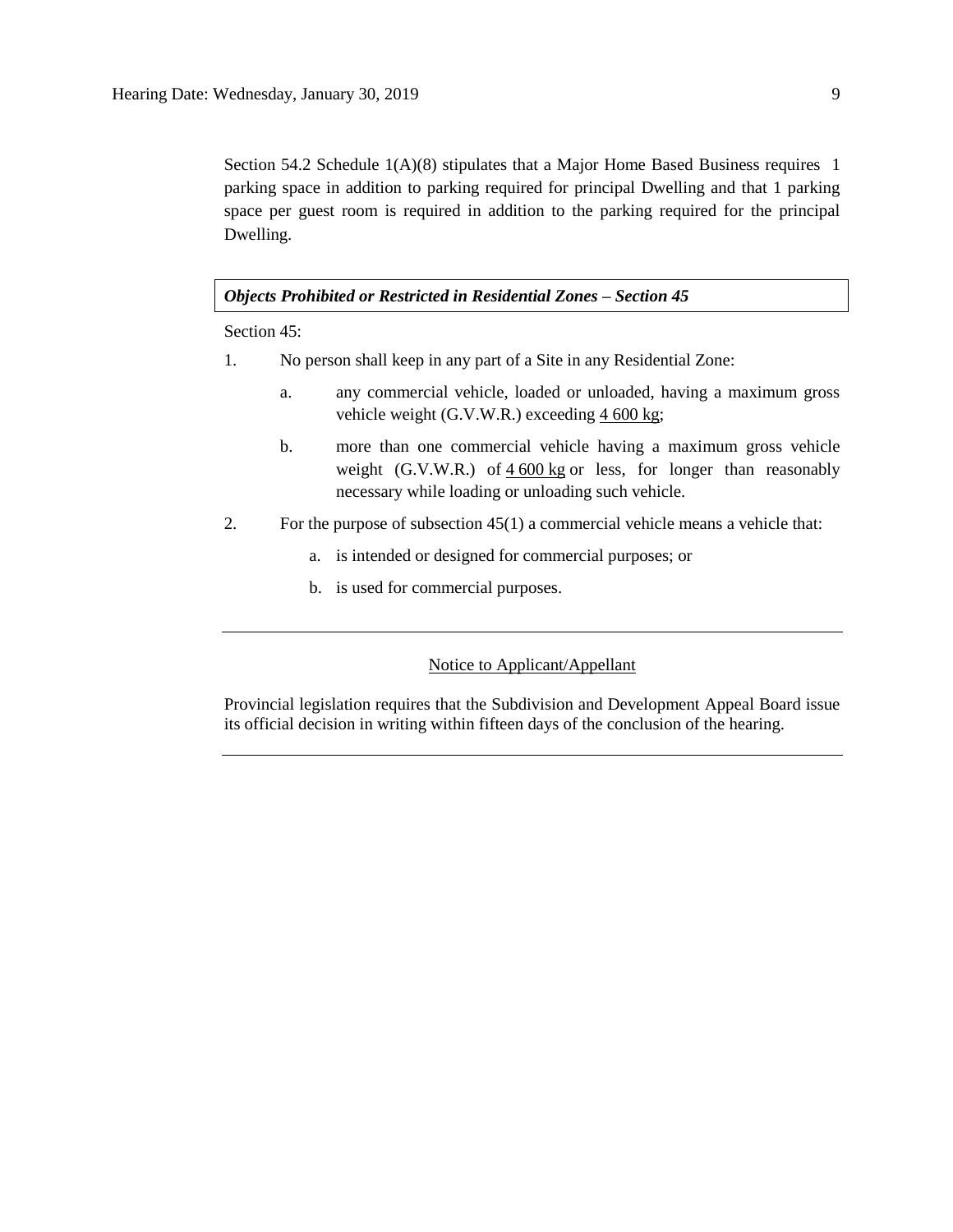| <b>Edmonton</b>                                                                                    | Project Number: 294950433-001<br><b>Application Date:</b><br>OCT 11, 2018<br>Printed:<br>January 7, 2019 at 7:59 AM<br>Page:<br>$1$ of $3$                                                        |
|----------------------------------------------------------------------------------------------------|---------------------------------------------------------------------------------------------------------------------------------------------------------------------------------------------------|
|                                                                                                    | <b>Home Occupation</b>                                                                                                                                                                            |
| the limitations and conditions of this permit, of the Edmonton Zoning Bylaw 12800 as amended.      | This document is a record of a Development Permit application, and a record of the decision for the undertaking described below, subject to                                                       |
| Applicant                                                                                          | Property Address(es) and Legal Description(s)<br>6155 - 175 AVENUE NW<br>Plan 1520683 Blk 10 Lot 56                                                                                               |
| <b>Scope of Permit</b><br>MECHANICAL LTD.) Expires Dec 20, 2023.                                   | To operate a Major Home Based Business (Administration office and storage of a vehicle for mechanical contractor - HIGH TECH                                                                      |
| <b>Permit Details</b>                                                                              |                                                                                                                                                                                                   |
| # of businesss related visits/day: 1<br>Administration Office Only?: Y<br>Class of Permit: Class B | # of vehicles at one time: 1<br>Business has Trailers or Equipment?: N<br>Description of Business: Office for mechanical contractor<br>and vehicle storage in driveway, all work performed at job |
| Do you live at the property?: Y<br>Outdoor storage on site?: Y                                     | sites.<br>Expiry Date: 2023-12-20 00:00:00                                                                                                                                                        |
| I/We certify that the above noted details are correct.<br>Applicant signature:                     |                                                                                                                                                                                                   |
| <b>Development Permit Decision</b><br>Approved                                                     |                                                                                                                                                                                                   |
| Issue Date: Dec 20, 2018 Development Authority: FOLKMAN, JEREMY                                    |                                                                                                                                                                                                   |
|                                                                                                    |                                                                                                                                                                                                   |
|                                                                                                    |                                                                                                                                                                                                   |
|                                                                                                    |                                                                                                                                                                                                   |
|                                                                                                    |                                                                                                                                                                                                   |
|                                                                                                    |                                                                                                                                                                                                   |
|                                                                                                    |                                                                                                                                                                                                   |
|                                                                                                    |                                                                                                                                                                                                   |
|                                                                                                    |                                                                                                                                                                                                   |
|                                                                                                    |                                                                                                                                                                                                   |
|                                                                                                    |                                                                                                                                                                                                   |
|                                                                                                    |                                                                                                                                                                                                   |
|                                                                                                    |                                                                                                                                                                                                   |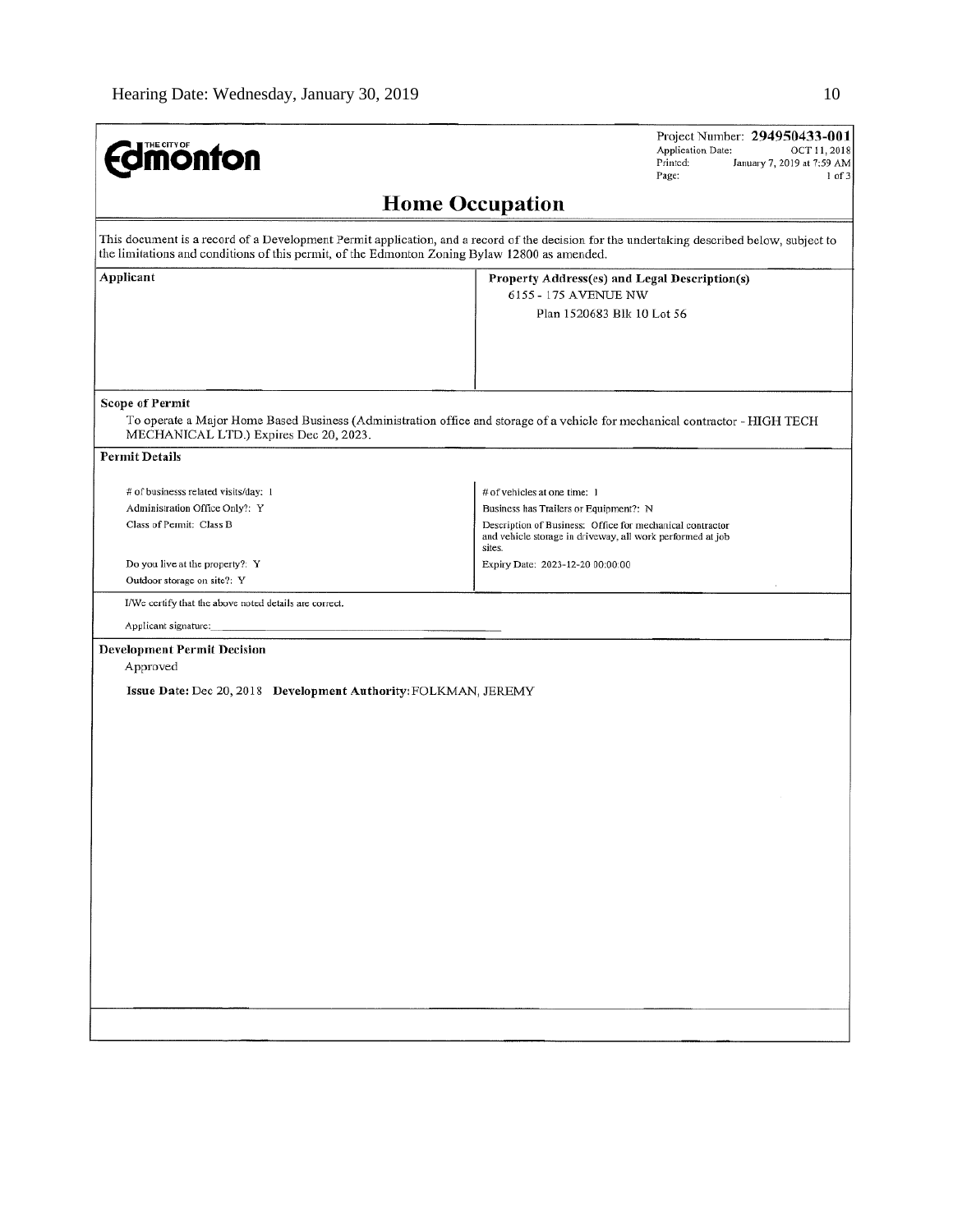| <b>difficing</b>                                                                                                                                                                                                                                                                                                                                                                                               | Project Number: 294950433-001<br>Application Date:<br>OCT 11, 2018<br>Printed:<br>January 7, 2019 at 7:59 AM<br>Page:<br>$2$ of $3$ |
|----------------------------------------------------------------------------------------------------------------------------------------------------------------------------------------------------------------------------------------------------------------------------------------------------------------------------------------------------------------------------------------------------------------|-------------------------------------------------------------------------------------------------------------------------------------|
| <b>Home Occupation</b>                                                                                                                                                                                                                                                                                                                                                                                         |                                                                                                                                     |
| <b>Subject to the Following Conditions</b><br>Unless otherwise stated, all references to "section numbers" refer to the authority under the Edmonton Zoning Bylaw #12800, as<br>amended.                                                                                                                                                                                                                       |                                                                                                                                     |
| 1. The business owner must live at the site. The business use must be secondary to the residential use of the building and shall not<br>change the residential character of the Dwelling or Accessory Building (Section 7.3(7)).                                                                                                                                                                               |                                                                                                                                     |
| 2. There shall be no exterior display or advertisement other than an identification plaque or sign a maximum of 20 cm $(8n) \times 30.5$<br>cm $(12n)$ in size located on the dwelling (Section 75.1).                                                                                                                                                                                                         |                                                                                                                                     |
| 3. The Major Home Based Business shall not generate pedestrian or vehicular traffic, or parking, in excess of that which is<br>characteristic of the Zone in which it is located (Section 75.3).                                                                                                                                                                                                               |                                                                                                                                     |
| 4. If non-resident employees or business partners are working on-site, the maximum number shall not exceed the number applied<br>for with this application.                                                                                                                                                                                                                                                    |                                                                                                                                     |
| 5. If there are visits associated with the business the number shall not exceed the number applied for with this application.                                                                                                                                                                                                                                                                                  |                                                                                                                                     |
| 6. The site shall not be used as a daily rendezvous for employees or business partners.                                                                                                                                                                                                                                                                                                                        |                                                                                                                                     |
| 7. There shall be no outdoor business activities, or outdoor storage of material or equipment associated with the business (Section<br>$75.5$ ).                                                                                                                                                                                                                                                               |                                                                                                                                     |
| 8. No offensive noise, odour, vibration, smoke, litter, heat or other objectionable effect shall be produced.                                                                                                                                                                                                                                                                                                  |                                                                                                                                     |
| 9. Fabrications of business related materials are prohibited.                                                                                                                                                                                                                                                                                                                                                  |                                                                                                                                     |
| 10. All commercial and industrial equipment, including but not limited to Bobcats, are not permitted at the site. The equipment<br>shall be stored at an approved storage facility.                                                                                                                                                                                                                            |                                                                                                                                     |
| 11. All commercial, industrial and overweight vehicles shall be parked at an approved storage facility. The Development Permit<br>may be revoked if any commercial, industrial and overweight vehicles are parked or stored at the residential site.                                                                                                                                                           |                                                                                                                                     |
| 12. One or more enclosed or empty non-enclosed trailer with less than 4500 kg gross vehicle weight shall be parked at an approved<br>storage facility, unless a variance has been granted for an enclosed or empty non-enclosed trailer for this Major Home Based<br>Business.                                                                                                                                 |                                                                                                                                     |
| 13. All parking for the Dwelling and Home Based Business must be accommodated on site, unless a parking variance has been<br>granted for this Major Home Based Business.                                                                                                                                                                                                                                       |                                                                                                                                     |
| 14. This Development Permit may be cancelled at any time if the Home Based Business as stated in the Permit Details changes<br>(Section 17.2).                                                                                                                                                                                                                                                                 |                                                                                                                                     |
| 15. This approval is for a 5 year period from the date of this decision. A new Development Permit must be obtained to continue to<br>operate the business from this location. This Development Permit expires on ****Dec/20 2023 ****.                                                                                                                                                                         |                                                                                                                                     |
| Notes:                                                                                                                                                                                                                                                                                                                                                                                                         |                                                                                                                                     |
| 1. An approved Development Permit means that the proposed development has been reviewed against the provisions of this bylaw.<br>It does not remove obligations to conform with other legislation, bylaws or land title instruments such as the Municipal<br>Government Act, the Edmonton Building Permit Bylaw or any caveats, covenants or easements that might be attached to the Site<br>(Section $5.2$ ). |                                                                                                                                     |
| 2. This Development Permit is not a Business License.                                                                                                                                                                                                                                                                                                                                                          |                                                                                                                                     |
|                                                                                                                                                                                                                                                                                                                                                                                                                |                                                                                                                                     |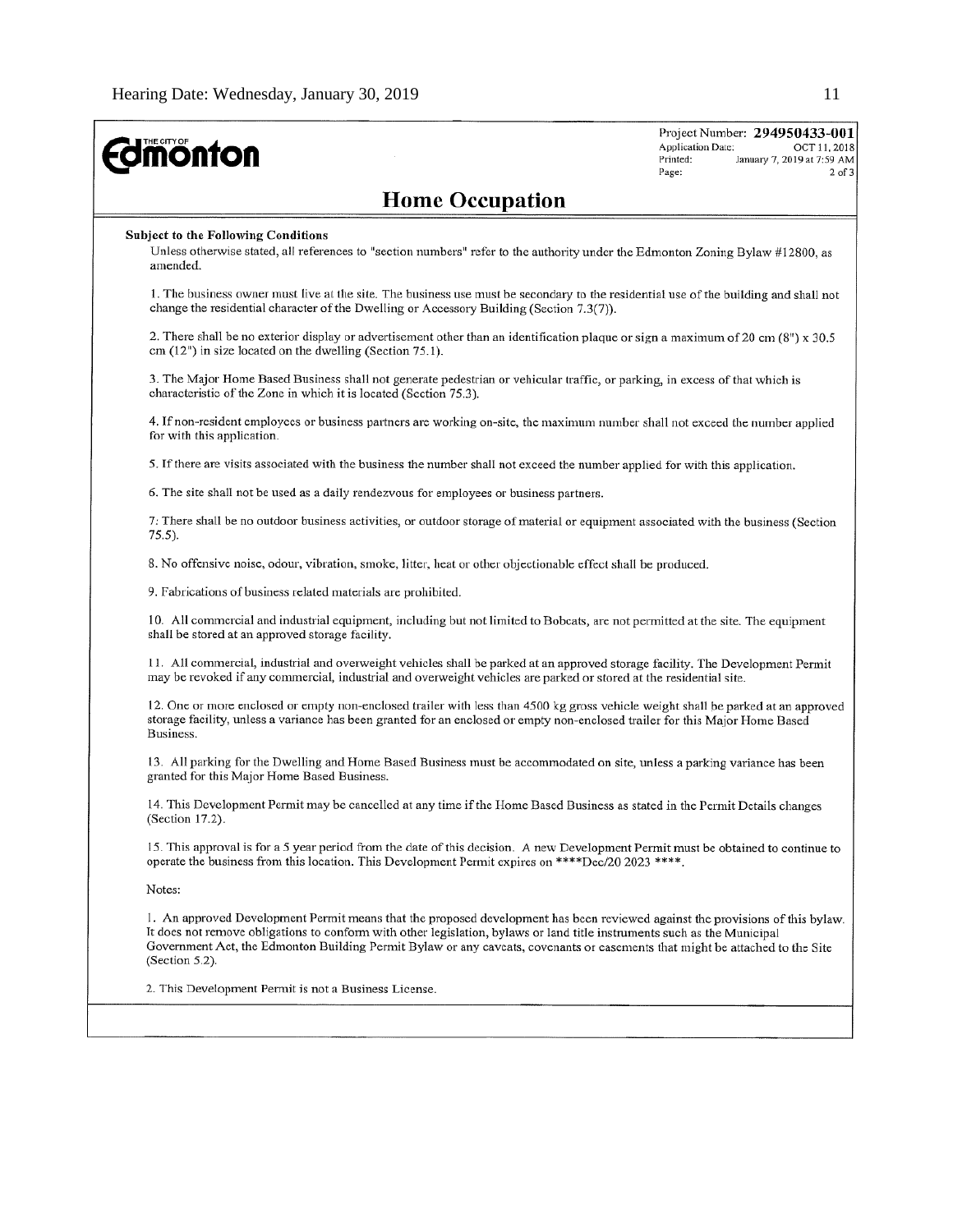$\mathbf{r}$ 

| <b>Imonton</b>                            |                                                                                                        |                                |                      | Project Number: 294950433-001<br>Application Date:<br>OCT 11, 2018<br>Printed:<br>January 7, 2019 at 7:59 AM<br>Page:<br>3 of 3 |
|-------------------------------------------|--------------------------------------------------------------------------------------------------------|--------------------------------|----------------------|---------------------------------------------------------------------------------------------------------------------------------|
|                                           |                                                                                                        | <b>Home Occupation</b>         |                      |                                                                                                                                 |
| accordance with Section 21.1 and 17.1).   |                                                                                                        |                                |                      | 3. Subject to the right of appeal. The permit is not valid until the required Notification Period expires (date noted below in  |
| Variances                                 | 1. Discretionary Use - Major Home Based Business is approved as a Discretionary Use (Section 130.3.4). |                                |                      |                                                                                                                                 |
|                                           | 2. Outdoor storage - Allow the storage of one vehicle associated with the business (Section 75.5).     |                                |                      |                                                                                                                                 |
| <b>Rights of Appeal</b><br>Amendment Act. |                                                                                                        |                                |                      | This approval is subject to the right of appeal as outlined in Chapter 24, Section 683 through 689 of the Municipal Government  |
| Notice Period Begins: Dec 27, 2018        |                                                                                                        | Ends: Jan 17, 2019             |                      |                                                                                                                                 |
| Fees                                      |                                                                                                        |                                |                      |                                                                                                                                 |
| Dev. Application Fee<br>Total GST Amount: | <b>Fee Amount</b><br>\$316.00<br>\$0.00                                                                | <b>Amount Paid</b><br>\$316.00 | Receipt#<br>05405928 | Date Paid<br>Oct 11, 2018                                                                                                       |
| Totals for Permit:                        | \$316.00                                                                                               | \$316.00                       |                      |                                                                                                                                 |
|                                           |                                                                                                        |                                |                      |                                                                                                                                 |
|                                           |                                                                                                        |                                |                      |                                                                                                                                 |
|                                           |                                                                                                        |                                |                      |                                                                                                                                 |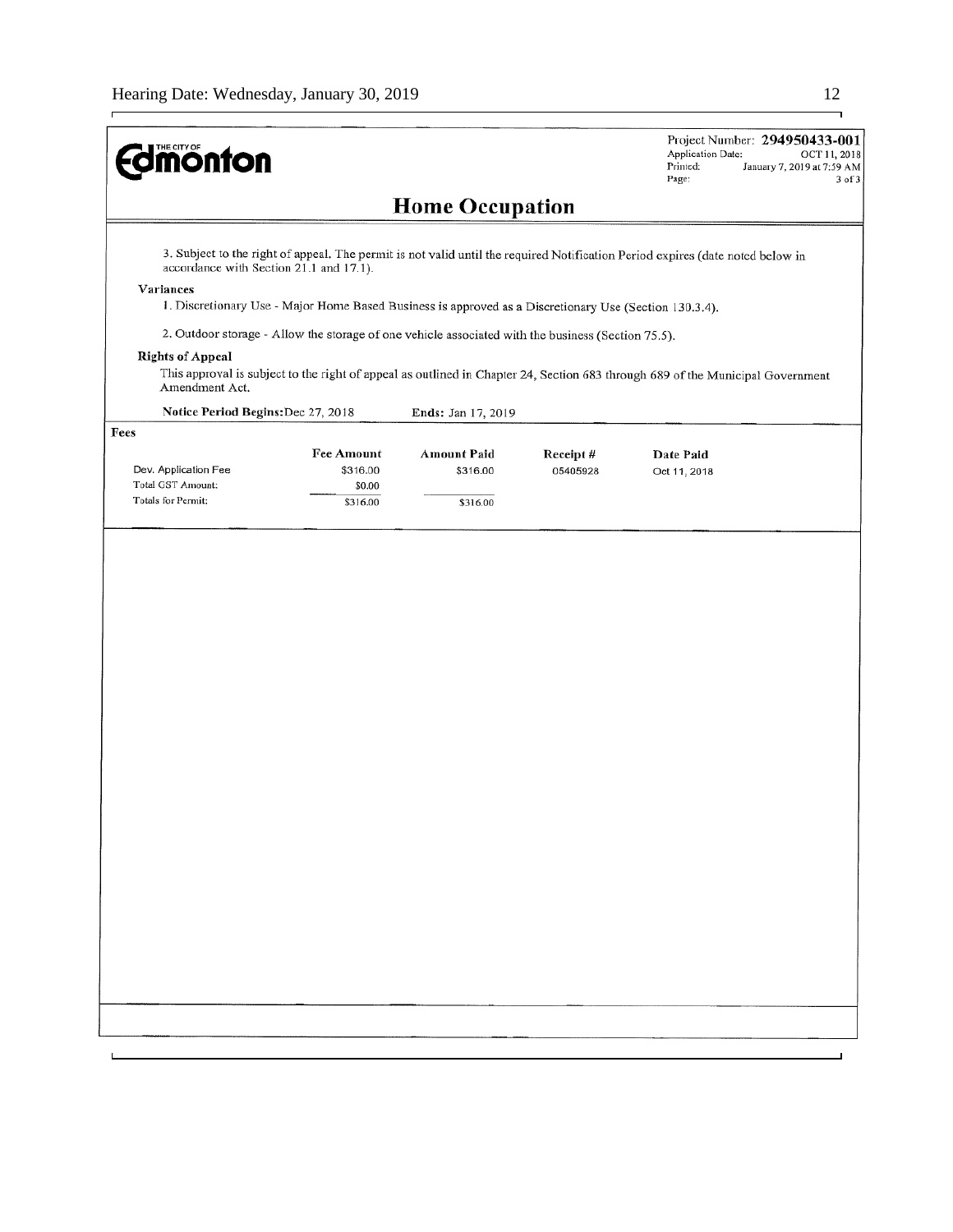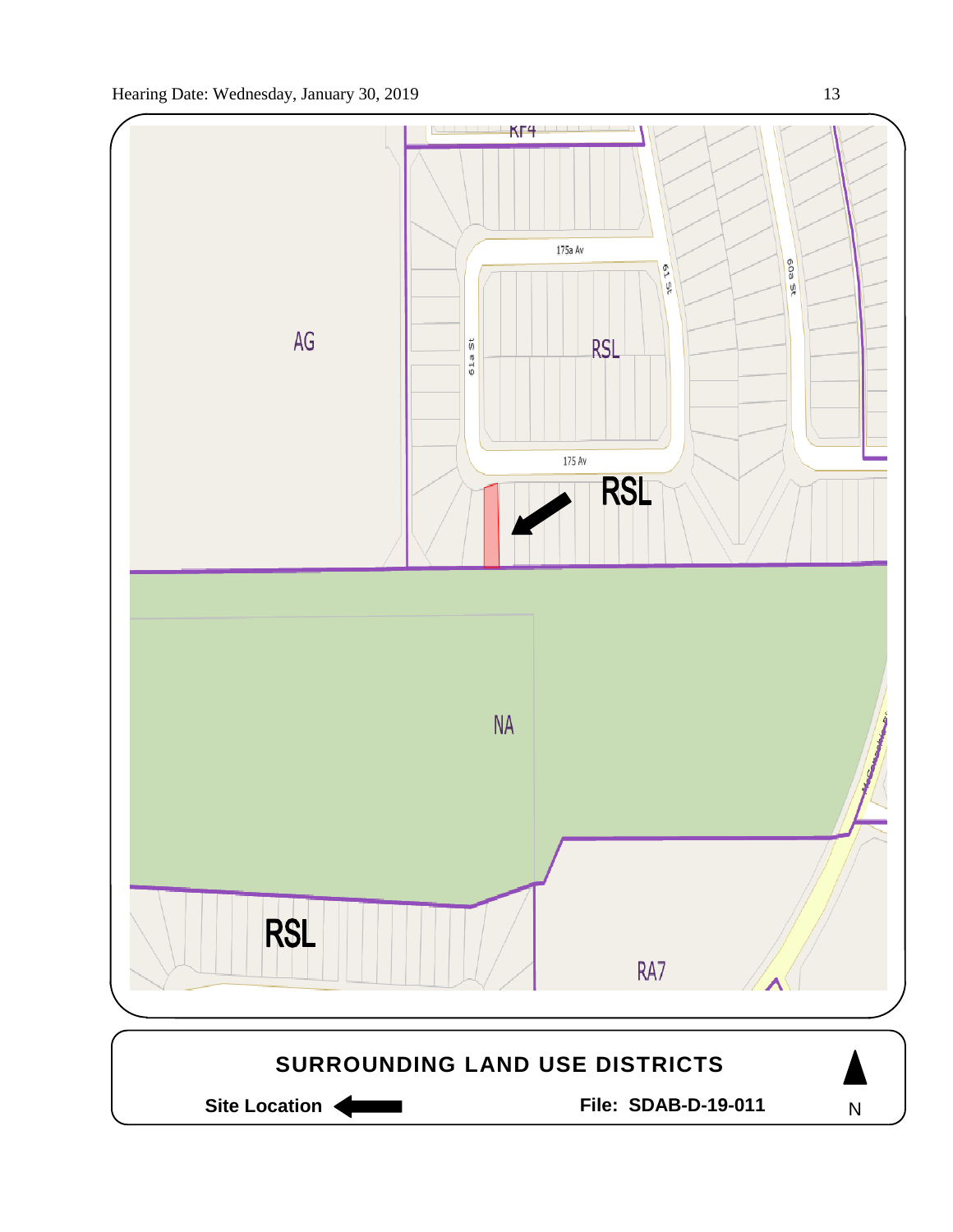| <b>ITEM II: 10:30 A.M.</b> |                                                        | FILE: SDAB-D-19-012                                                    |  |  |
|----------------------------|--------------------------------------------------------|------------------------------------------------------------------------|--|--|
|                            | AN APPEAL FROM THE DECISION OF THE DEVELOPMENT OFFICER |                                                                        |  |  |
|                            | <b>APPELLANT:</b>                                      |                                                                        |  |  |
|                            | <b>APPLICATION NO.:</b>                                | 287607590-001                                                          |  |  |
|                            | <b>APPLICATION TO:</b>                                 | Change the Use of a General Retail Store<br>to a Cannabis Retail Store |  |  |
|                            | <b>DECISION OF THE</b><br>DEVELOPMENT AUTHORITY:       | Refused                                                                |  |  |
|                            | <b>DECISION DATE:</b>                                  | <b>January 4, 2019</b>                                                 |  |  |
|                            | <b>DATE OF APPEAL:</b>                                 | January 7, 2019                                                        |  |  |
|                            | MUNICIPAL DESCRIPTION<br>OF SUBJECT PROPERTY:          | 10279 Jasper Avenue NW                                                 |  |  |
|                            | <b>LEGAL DESCRIPTION:</b>                              | Plan NB Blk 2 Lot 76                                                   |  |  |
|                            | ZONE:                                                  | <b>CCA Core Commercial Arts Zone</b>                                   |  |  |
|                            | <b>OVERLAY:</b>                                        | Special Area Downtown                                                  |  |  |
|                            | STATUTORY PLAN:                                        | Capital City Downtown Plan                                             |  |  |
|                            |                                                        |                                                                        |  |  |

# *Grounds for Appeal*

The Appellant provided the following reasons for appealing the decision of the Development Authority:

On behalf of Canna Cabana, we would like to appeal the decision on Development Permit 287607590- 001 for a Cannabis Retail Store, dated January 4, 2018 for the following reasons.

The proposed location is an existing smoking accessories store called Smoker's Corner, and would be converted to a cannabis retail sales store through upgrades to the interior and exterior to meet regulatory requirements. If not permitted to convert to include cannabis sales, the long-term viability of the store could be in question, as cannabis users can be assumed to prefer to make purchases of both cannabis and accessories at the same location. To not grant variance when appropriate would cause harm to the business and a negative economic impact on the area.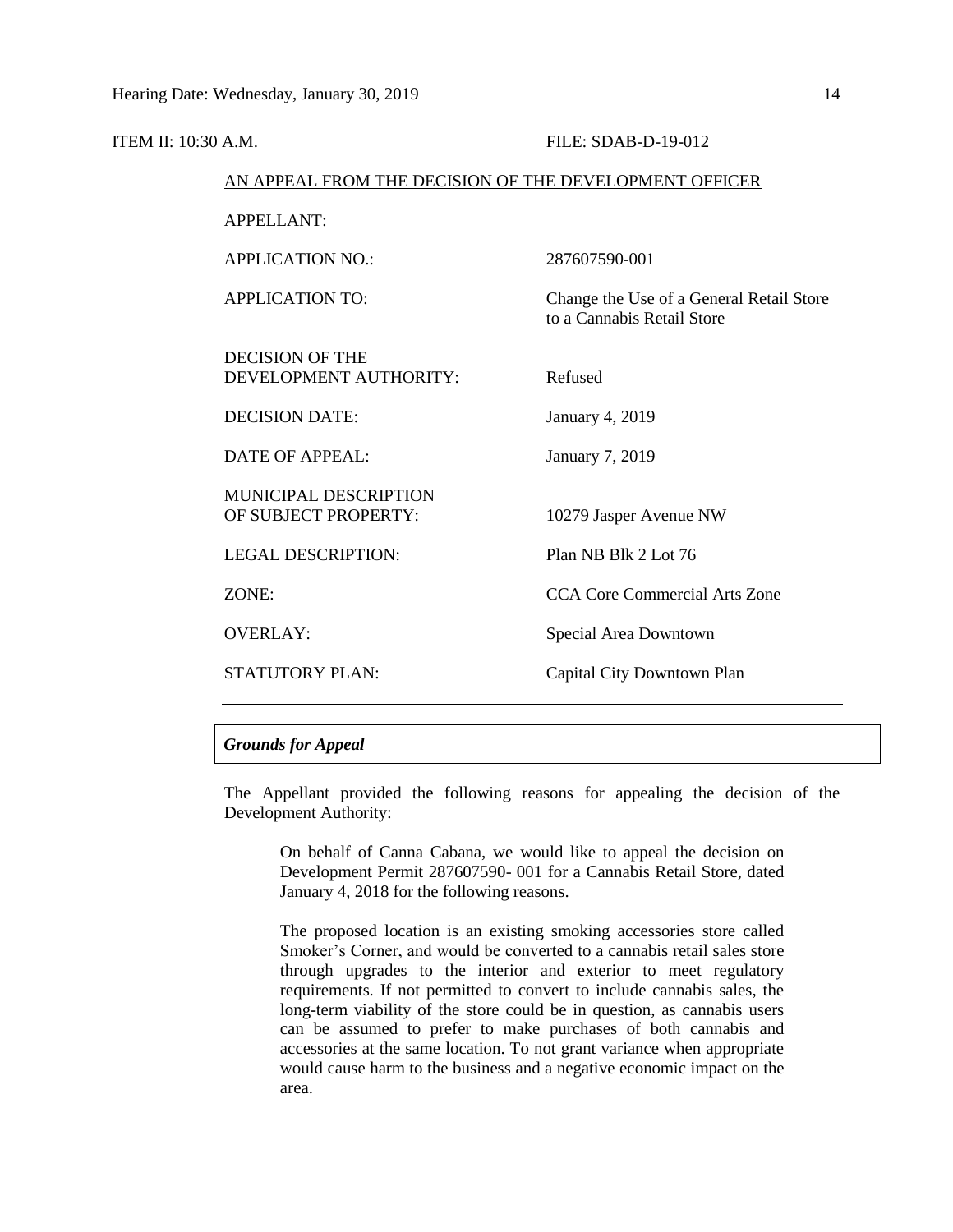The business has operated for six years in the community without issue, and enjoys a loyal customer base who would like to see the conversion take place.

The proposed development is a permitted use in the Core Commercial Arts Zone (CCA). The purpose of this Zone is to provide a variety of high density and quality development that accommodates a wide variety of uses, including cannabis retail sales. Permitting cannabis retail sales in this zone shows a clear intent to encourage this type of development in the Zone. However, the current setback requirements set by Council make it difficult in a high-density area such as CCA to find locations that do not infringe on these setback distances. This is contradictory to the intent of the zoning allowances and should be considered.

The public library referenced in the refusal due to setback requirements, Enterprise Square EPL, is a temporary location that is scheduled to be moved to its permanent location just south of Churchill Square in early 2020, at a distance of 481 metres (m) from the proposed development. With the current moratorium on new cannabis licenses from the AGLC and the required time to build out the proposed development, the library could very well be moved by the time a store is opened at the location, or a condition could be imposed on the proposed development to address the timing of completion of the development in relation to the closing of the library. In fact in a recent decision (SDAB-D-18-188), the Edmonton SDAB granted a variance for nearby cannabis store and the same library based partially on the rationale that the library would be moving to a new location in 2020.

In regards to the setback distance from another cannabis retail sales, the two locations are located in two different commercial zones with numerous buildings obstructing the view from one to the other, facing in different directions and with major intersections of Jasper Avenue and 103 street separating the two. The actual walking distance is approximately 220m. Considering the extremely high density of businesses and residential in this area, it cannot be argued to create an appearance of clustering, and the population would be well served to have more than one location within a fairly large area to serve a large local and business population.

The AGLC did not impose setback distances between cannabis stores and many municipalities have done the same or imposed lower distances, especially in concentrated commercial areas where separation can be difficult to achieve. Fort McMurray is in the process of lowering their setbacks from 150 metres (m) property line to property line, to 100m door-to-door.

The Edmonton SDAB has the authority, per Section 687(3)(d) of the Municipal Government Act to grant variance and approve this development, and we believe this development would not "unduly interfere with the amenities of the neighbourhood, or materially interfere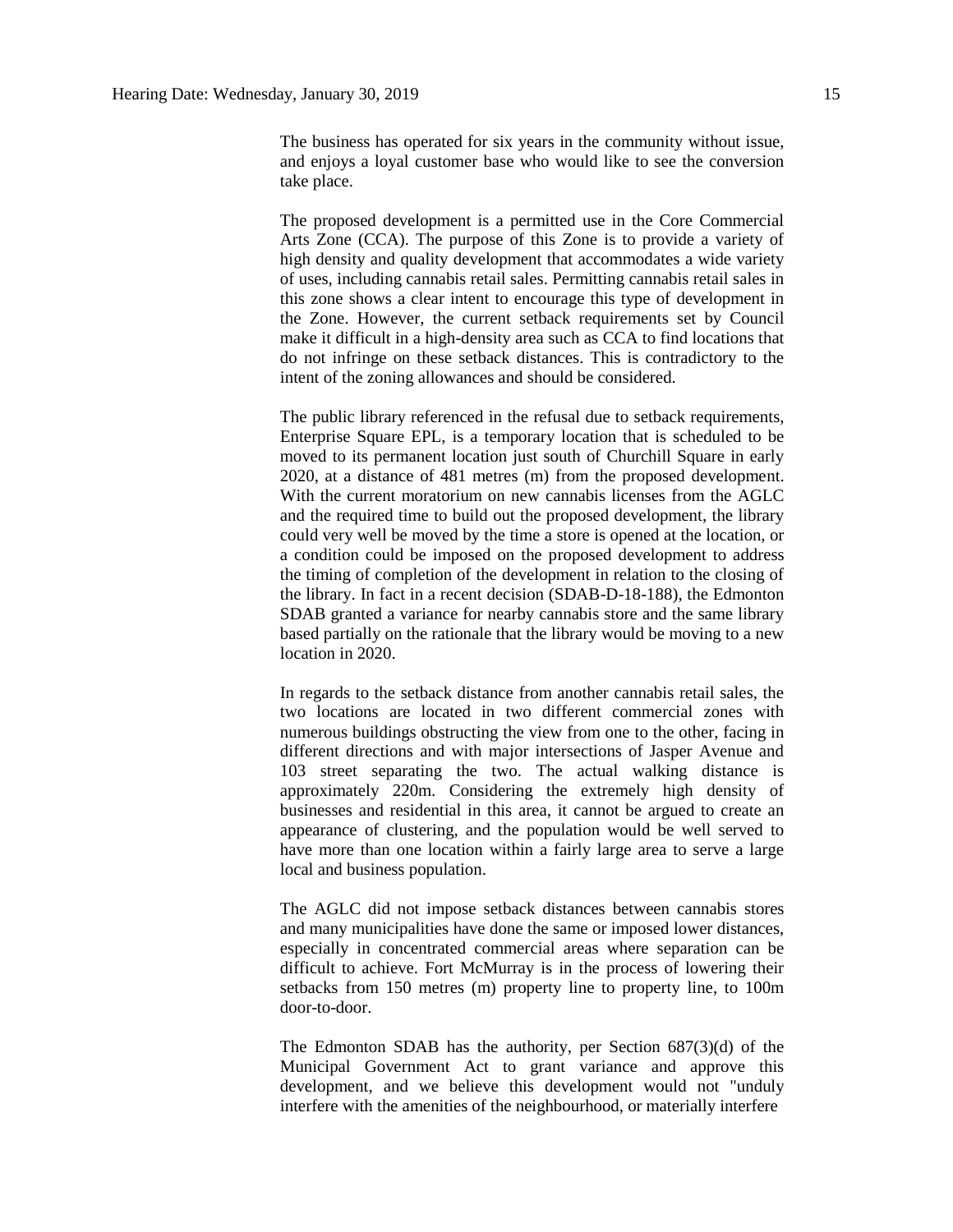with or affect the use, enjoyment, or value of neighbouring parcels of land (MGA Section  $687(3)(d)(i)$ ". We look forward to further addressing this matter with you.

# *General Matters*

#### **Appeal Information:**

The *Municipal Government Act*, RSA 2000, c M-26 states the following:

### **Grounds for Appeal**

**685(1)** If a development authority

- (a) fails or refuses to issue a development permit to a person,
- (b) issues a development permit subject to conditions, or
- (c) issues an order under section 645,

the person applying for the permit or affected by the order under section 645 may appeal to the subdivision and development appeal board.

#### **Appeals**

**686(1)** A development appeal to a subdivision and development appeal board is commenced by filing a notice of the appeal, containing reasons, with the board,

- (a) in the case of an appeal made by a person referred to in section 685(1)
	- (i) with respect to an application for a development permit,
		- (A) within 21 days after the date on which the written decision is given under section 642, […]

#### **Hearing and Decision**

**687(3)** In determining an appeal, the subdivision and development appeal board

…

- (a.1) must comply with the land use policies;
- (a.2) subject to section 638, must comply with any applicable statutory plans;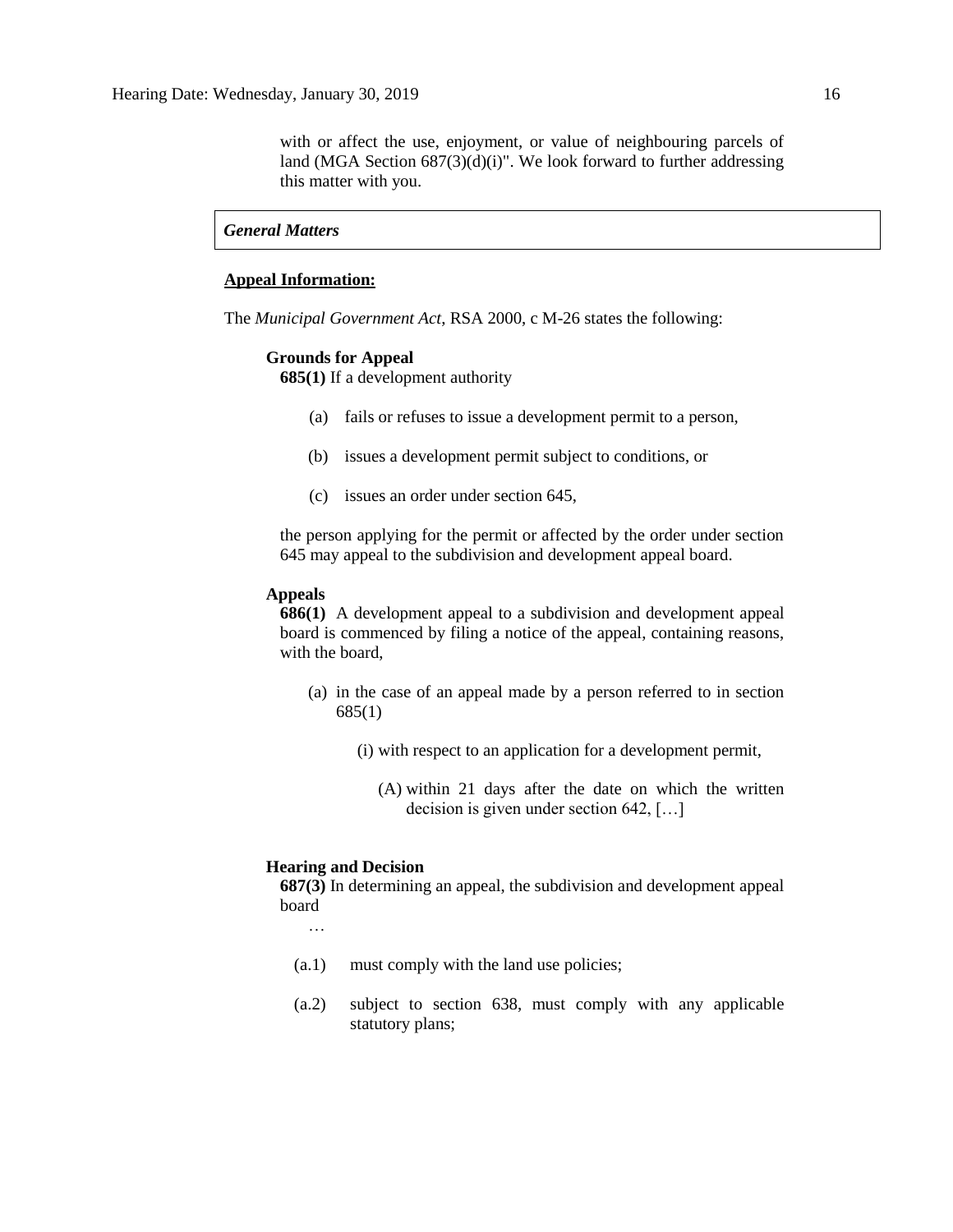- (a.3) subject to clause (a.4) and (d), must comply with any land use bylaw in effect;
- (a.4) must comply with the applicable requirements of the regulations under the *Gaming, Liquor and Cannabis Act* respecting the location of premises described in a cannabis licence and distances between those premises and other premises;
	- …
	- (c) may confirm, revoke or vary the order, decision or development permit or any condition attached to any of them or make or substitute an order, decision or permit of its own;
	- (d) may make an order or decision or issue or confirm the issue of a development permit even though the proposed development does not comply with the land use bylaw if, in its opinion,
		- (i) the proposed development would not
			- (A) unduly interfere with the amenities of the neighbourhood, or
			- (B) materially interfere with or affect the use, enjoyment or value of neighbouring parcels of land,
		- and
		- (ii) the proposed development conforms with the use prescribed for that land or building in the land use bylaw.

# **General Provisions from the** *Edmonton Zoning Bylaw:*

Section 910.2(f) states that **Cannabis Retail Sales** is a **Permitted Use** in the (CCA) Core Commercial Arts Zone.

Section 910.5(1) states that the **General Purpose** of the **(CCA) Core Commercial Arts Zone** is:

> to provide a Zone for a variety of high density and quality development that accommodates office, retail, service, institutional, residential, arts and entertainment Uses and meet the Use objectives for the Commercial Cultural Core. The intent is to further strengthen the Downtown's central area by providing continuous retail at ground level, enhancing arts and entertainment activities, accommodating Residential Uses and making the Core more pedestrian friendly.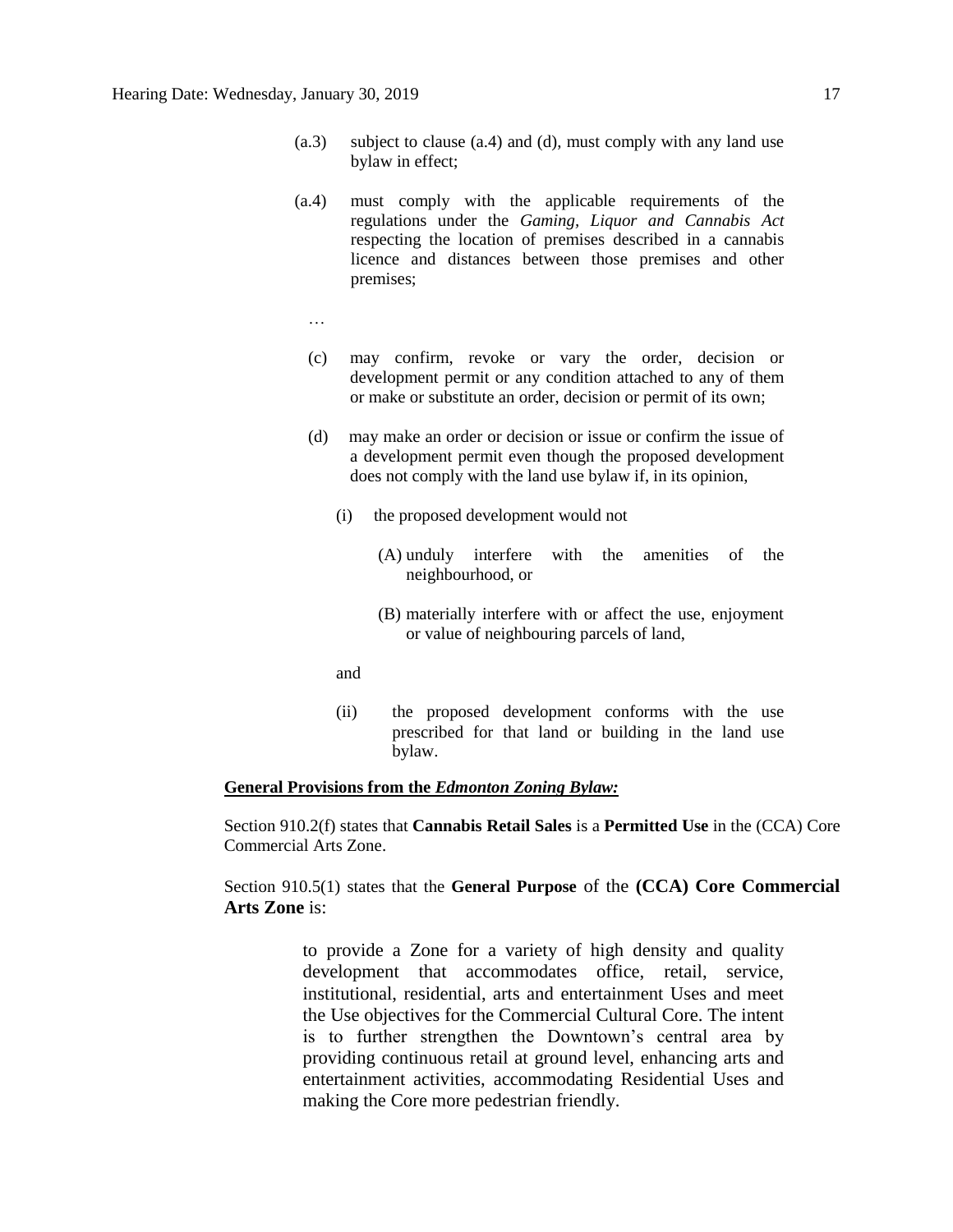Under Section 7.4(9), **Cannabis Retail Sales** means development used for the retail sale of Cannabis that is authorized by provincial or federal legislation. This Use may include retail sales of Cannabis accessories. This Use does not include Cannabis Production and Distribution.

Under Section 6.1, **Cannabis** means:

a cannabis plant and anything referred to in subsection (a) of this definition but does not include anything referred to in subsection (b) of this definition:

- a. Cannabis includes:
	- i. any part of a cannabis plant, including the phytocannabinoids produced by, or found in, such a plant, regardless of whether that part has been processed or not, other than a part of the plant referred to in subsection (b) of this definition.
	- ii. any substance or mixture of substances that contains or has on it any part of such a plant;
	- iii. any substance that is identical to any phytocannabinoid produced by, or found in, such a plant, regardless of how the substance was obtained.
- b. Notwithstanding subsection (a) of this definition, Cannabis does not include:
	- i. a non-viable seed of a cannabis plant;
	- ii. a mature stalk, without any leaf, flower, seed or branch, of such plant;
	- iii. fibre derived from a stalk referred in subsection (b)(ii) of this definition; and
	- iv. the root or any part of the root of such a plant.

Section 910.1 states that the **General Purpose** of the **Special Area Downtown Overlay** is "To designate the Downtown area as a Special Area and to adopt the following land use regulations to achieve the objectives of the Capital City Downtown Plan."

*Section 70 – Cannabis Retail Sales Regulations* 

**1. Any Cannabis Retail Sales shall not be located less than 200 m from any other Cannabis Retail Sales. For the purposes of this subsection only:**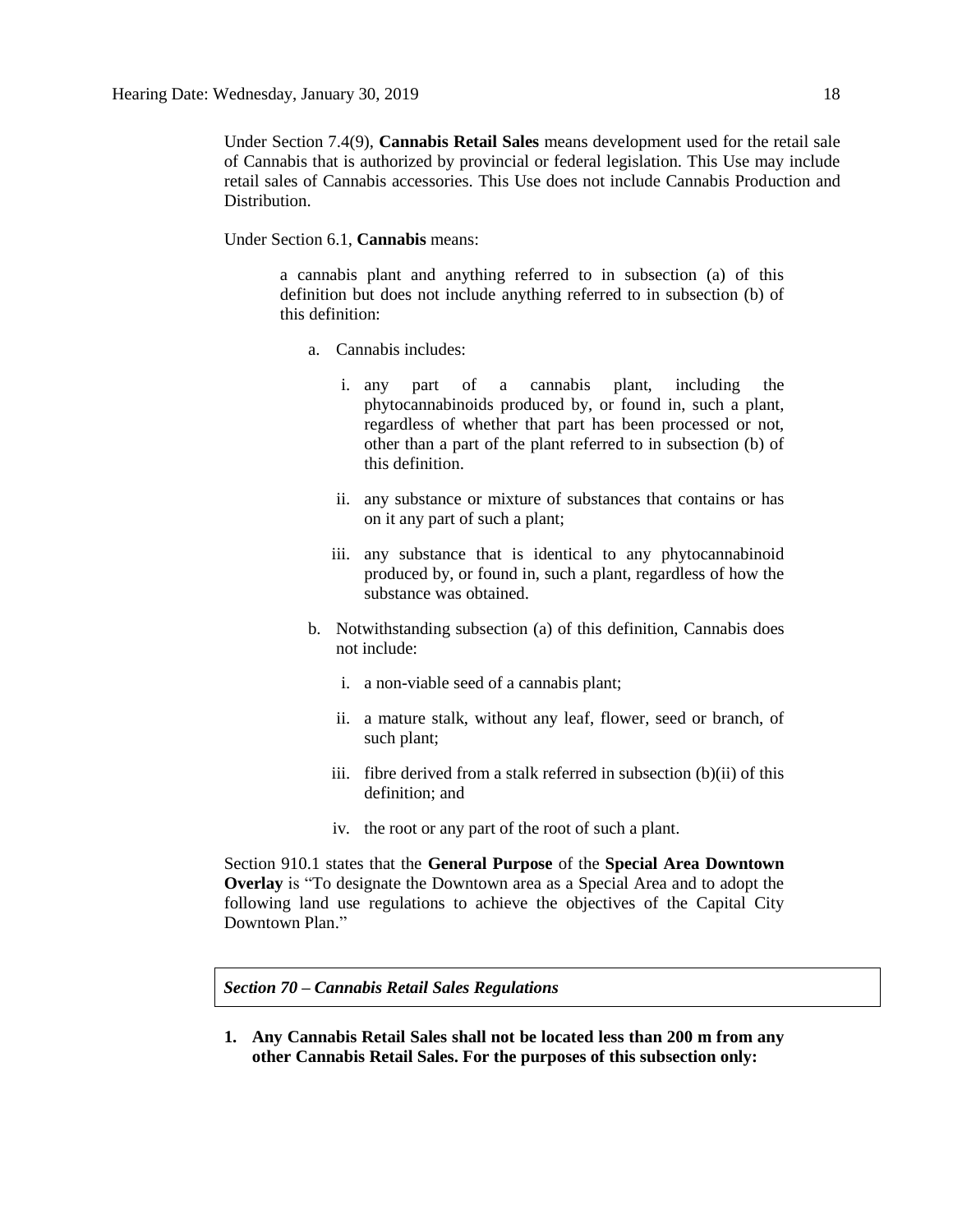- **a. the [200 me](javascript:void(0);)tres separation distance shall be measured from the closest point of the Cannabis Retail Sales Use to the closest point of any other approved Cannabis Retail Sales Use;**
- b. A Development Officer shall not grant a variance to reduce the separation distance by more than [20 me](javascript:void(0);)tres in compliance with [Section 11;](https://webdocs.edmonton.ca/InfraPlan/zoningbylaw/ZoningBylaw/Part1/Administrative/11__Authority_and_Responsibility_of_the_Development_Officer.htm) and
- c. The issuance of a Development Permit which contains a variance to separation distance as described in  $70(1)$ b shall be issued as a Class B Discretionary Development.
- **2. Any Site containing a Cannabis Retail Sales shall not be located less than [200 me](javascript:void(0);)tres from any Site being used for a public library, or for public or private education at the time of the application for the Development Permit for the Cannabis Retail Sales. For the purposes of this subsection only:**
	- **a. the [200 me](javascript:void(0);)tres separation distance shall be measured from the closest point of the subject Site boundary to the closest point of another Site boundary, and shall not be measured from Zone boundaries or from the edges of structures;**
	- **b. the term "public library" is limited to the collection of literary, artistic, musical and similar reference materials in the form of books, manuscripts, recordings and films for public use, and does not include private libraries, museums or art galleries; and**
	- c. the term "public or private education" is limited to elementary through to high schools inclusive only, and does not include dance schools, driving schools or other Commercial Schools.
- 3. Any Site containing a Cannabis Retail Sales shall not be located less than [100 me](javascript:void(0);)tres from any Site being used for Community Recreation Services Use, a community recreation facility, a provincial health care facility, as public lands, or any Site that is designated as school reserve or municipal and school reserve at the time of the application for the Development Permit for the Cannabis Retail Sales. For the purposes of this subsection only:
	- a. the [100 me](javascript:void(0);)tres separation distance shall be measured from the closest point of the subject Site boundary to the closest point of another Site boundary, and shall not be measured from Zone boundaries or from the edges of structures;
	- b. the term "community recreation facilities" means indoor municipal facilities used primarily by members of the public to participate in recreational activities conducted at the facilities, as per the Municipal Government Act; and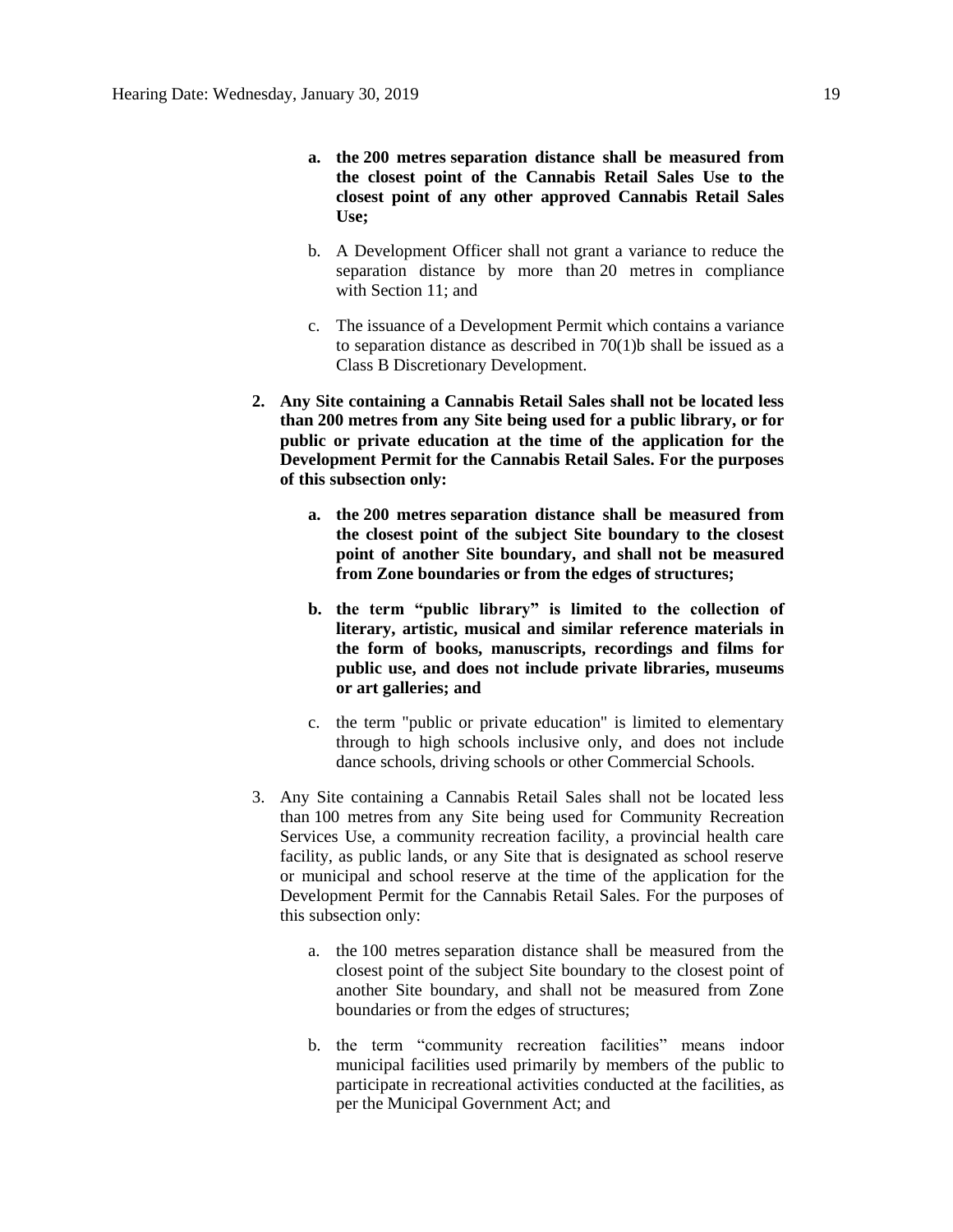- c. the term "public lands" is limited to Sites zoned AP, and Sites zoned A.
- 4. **Notwithstanding [Section 11](https://webdocs.edmonton.ca/InfraPlan/zoningbylaw/ZoningBylaw/Part1/Administrative/11__Authority_and_Responsibility_of_the_Development_Officer.htm) of this Bylaw, a Development Officer shall not grant a variance to subsection 70(2) or 70(3).**
- 5. Cannabis Retail Sales shall include design elements that readily allow for natural surveillance to promote a safe urban environment, where applicable and to the satisfaction of the development officer, including the following requirements:
	- a. customer access to the store is limited to a store front that is visible from the street other than a Lane, or a shopping centre parking lot, or a mall access that allows visibility from the interior of the mall into the store;
	- b. the exterior of all stores shall have ample transparency from the street;
	- c. Any outdoor lighting shall be designed to ensure a well-lit environment for pedestrians and illumination of the property; and
	- d. Landscaping shall be low-growing shrubs or deciduous trees with a high canopy at maturity to maintain natural surveillance.
- 6. The Development Officer shall impose a condition on any Development Permit issued for Cannabis Retail Sales requiring that the development:
	- a. shall not commence until authorized by and compliant with superior legislation; and
	- b. must commence within nine (9) months of the date of approval of the Development Permit.
- 7. For the purposes of Section 70(6), development commences when the Cannabis Retail Sales Use is established or begins operation.

# *Separation Distance from a Public Library*

### **Development Officer's Determination**

The proposed Cannabis Retail Store does not comply with the minimum setback requirement from a public library (Enterprise Square EPL) (Section 70.2):

Required Setback: 200 m Proposed Setback: 31 m Deficient by 169 m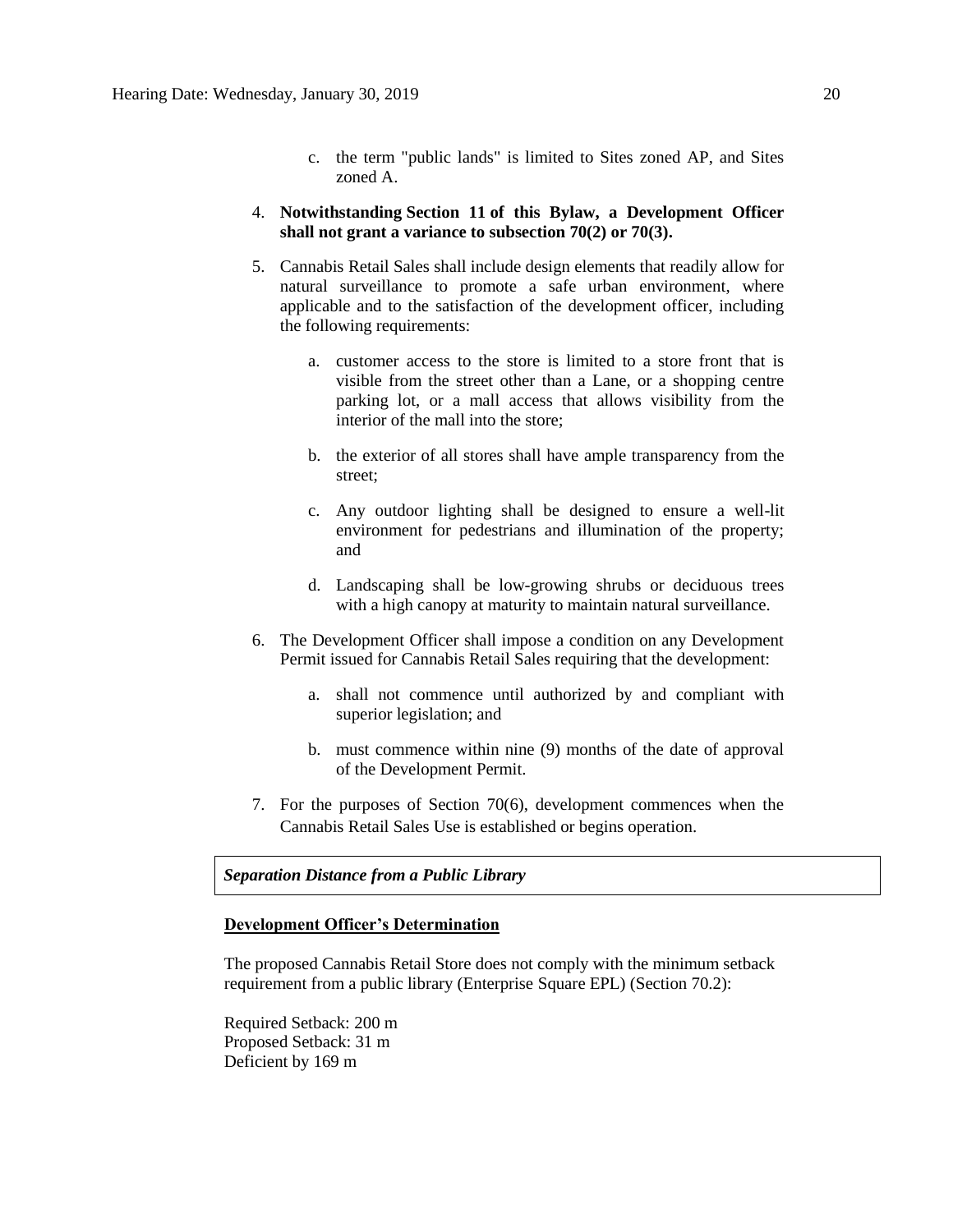*Separation Distance from Another Cannabis Retail Sales*

# **Development Officer's Determination**

Required Setback: 200 m Proposed Setback: 138 m Deficient by 62 m

# Notice to Applicant/Appellant

Provincial legislation requires that the Subdivision and Development Appeal Board issue its official decision in writing within fifteen days of the conclusion of the hearing.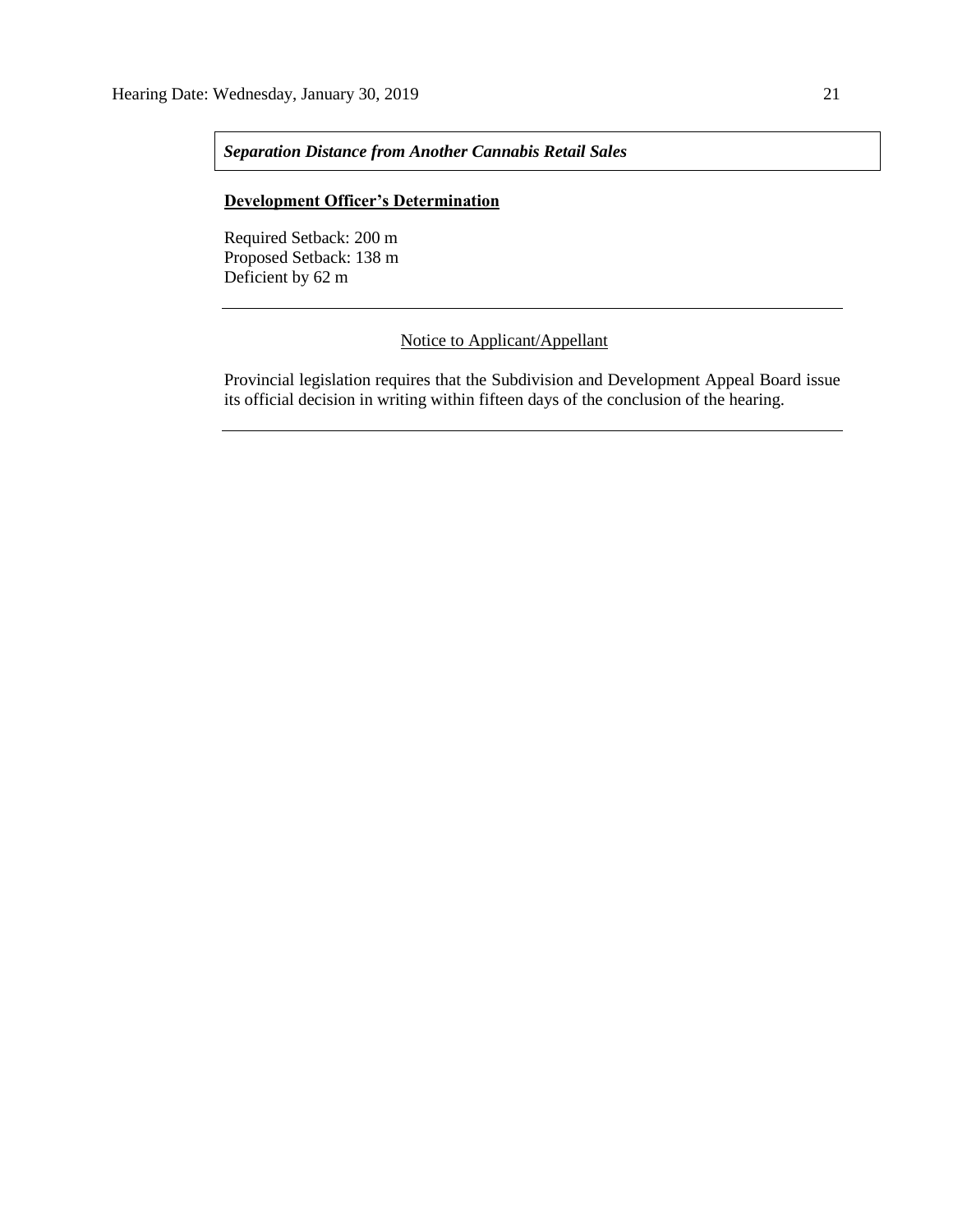| <b>Onton</b><br><b>Application for</b>                                                                                                                                                                      | Project Number: 287607590-001<br><b>Application Date:</b><br>JUL 16, 2018<br>Printed:<br>January 4, 2019 at 11:29 AM<br>$1$ of $2$<br>Page: |  |  |  |  |
|-------------------------------------------------------------------------------------------------------------------------------------------------------------------------------------------------------------|---------------------------------------------------------------------------------------------------------------------------------------------|--|--|--|--|
| <b>Major Development Permit</b>                                                                                                                                                                             |                                                                                                                                             |  |  |  |  |
| This document is a Development Permit Decision for the development application described below.                                                                                                             |                                                                                                                                             |  |  |  |  |
| Applicant<br>Property Address(es) and Legal Description(s)                                                                                                                                                  |                                                                                                                                             |  |  |  |  |
| 10279 - JASPER AVENUE NW                                                                                                                                                                                    |                                                                                                                                             |  |  |  |  |
| Plan NB Blk 2 Lot 76                                                                                                                                                                                        |                                                                                                                                             |  |  |  |  |
|                                                                                                                                                                                                             | <b>Specific Address(es)</b>                                                                                                                 |  |  |  |  |
|                                                                                                                                                                                                             | Building: 10275 - JASPER AVENUE NW                                                                                                          |  |  |  |  |
| <b>Scope of Application</b>                                                                                                                                                                                 |                                                                                                                                             |  |  |  |  |
| To change the use of a General Retail Store to a Cannabis Retail Store.                                                                                                                                     |                                                                                                                                             |  |  |  |  |
| <b>Permit Details</b>                                                                                                                                                                                       |                                                                                                                                             |  |  |  |  |
| Class of Permit:                                                                                                                                                                                            | <b>Contact Person:</b>                                                                                                                      |  |  |  |  |
| Gross Floor Area (sq.m.):                                                                                                                                                                                   | Lot Grading Needed?: N                                                                                                                      |  |  |  |  |
| New Sewer Service Required: N                                                                                                                                                                               | NumberOfMainFloorDwellings:                                                                                                                 |  |  |  |  |
| Site Area (sq. m.):                                                                                                                                                                                         | Stat. Plan Overlay/Annex Area: Downtown                                                                                                     |  |  |  |  |
| I/We certify that the above noted details are correct.                                                                                                                                                      |                                                                                                                                             |  |  |  |  |
| Applicant signature:                                                                                                                                                                                        |                                                                                                                                             |  |  |  |  |
| <b>Development Application Decision</b><br>Refused<br>Issue Date: Jan 04, 2019 Development Authority: WELCH, IMAI                                                                                           |                                                                                                                                             |  |  |  |  |
| <b>Reason for Refusal</b><br>1) The proposed Cannabis Retail Store does not comply with the minimum setback requirement from a public library (Enterprise<br>Square EPL) (Section 70.2):                    |                                                                                                                                             |  |  |  |  |
| Required Setback: 200 m<br>Proposed Setback: 31 m<br>Deficient by 169 m                                                                                                                                     |                                                                                                                                             |  |  |  |  |
| 2) The proposed Cannabis Retail Store does not comply with the minimum setback requirement from a (insert prohibited use such<br>as park, school, etc.) (Section 70.1):                                     |                                                                                                                                             |  |  |  |  |
| Required Setback: 200 m<br>Proposed Setback: 138 m<br>Deficient by 62 m                                                                                                                                     |                                                                                                                                             |  |  |  |  |
| Under Sections 70.1(b) and 70.4 of the Zoning Bylaw, the Development Officer is prohibited from granting the necessary variances<br>to the minimum setback to allow for the proposed Cannabis Retail Store. |                                                                                                                                             |  |  |  |  |
| <b>Rights of Appeal</b><br>The Applicant has the right of appeal within 21 days after the date on which the decision is made, as outlined in Section 683<br>through 689 of the Municipal Government Act.    |                                                                                                                                             |  |  |  |  |
| Fees                                                                                                                                                                                                        |                                                                                                                                             |  |  |  |  |
| <b>Fee Amount</b><br><b>Amount Paid</b>                                                                                                                                                                     | Receipt#<br>Date Paid                                                                                                                       |  |  |  |  |
| THIS IS NOT A PERMIT                                                                                                                                                                                        |                                                                                                                                             |  |  |  |  |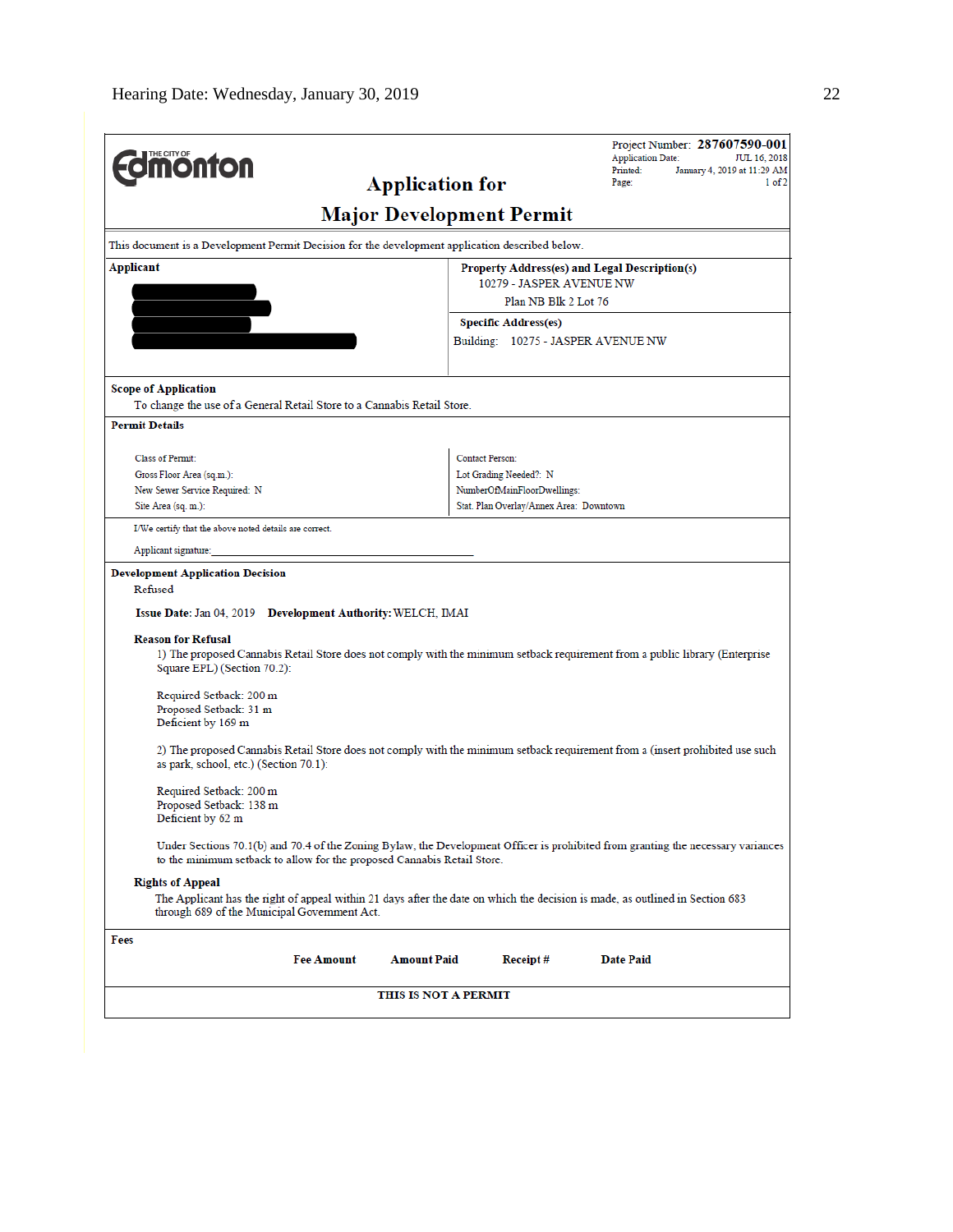| <b>Edinonton</b>                                                                    |                                                         | <b>Application for</b>                         |                      | <b>Application Date:</b><br>Printed:<br>Page: | Project Number: 287607590-001<br>JUL 16, 2018<br>January 4, 2019 at 11:29 AM<br>$2$ of $2$ |  |
|-------------------------------------------------------------------------------------|---------------------------------------------------------|------------------------------------------------|----------------------|-----------------------------------------------|--------------------------------------------------------------------------------------------|--|
|                                                                                     | <b>Major Development Permit</b>                         |                                                |                      |                                               |                                                                                            |  |
| Fees                                                                                |                                                         |                                                |                      |                                               |                                                                                            |  |
| Major Dev. Application Fee<br><b>Total GST Amount:</b><br><b>Totals for Permit:</b> | <b>Fee Amount</b><br>\$5,600.00<br>\$0.00<br>\$5,600.00 | <b>Amount Paid</b><br>\$5,600.00<br>\$5,600.00 | Receipt#<br>05186684 | <b>Date Paid</b><br>Jul 16, 2018              |                                                                                            |  |
|                                                                                     |                                                         |                                                |                      |                                               |                                                                                            |  |
|                                                                                     |                                                         |                                                |                      |                                               |                                                                                            |  |
|                                                                                     |                                                         |                                                |                      |                                               |                                                                                            |  |
|                                                                                     |                                                         |                                                |                      |                                               |                                                                                            |  |
|                                                                                     |                                                         |                                                |                      |                                               |                                                                                            |  |
|                                                                                     |                                                         |                                                |                      |                                               |                                                                                            |  |
|                                                                                     |                                                         |                                                |                      |                                               |                                                                                            |  |
|                                                                                     |                                                         |                                                |                      |                                               |                                                                                            |  |
|                                                                                     |                                                         |                                                |                      |                                               |                                                                                            |  |
|                                                                                     |                                                         |                                                |                      |                                               |                                                                                            |  |
|                                                                                     |                                                         |                                                |                      |                                               |                                                                                            |  |
|                                                                                     |                                                         |                                                |                      |                                               |                                                                                            |  |
|                                                                                     |                                                         |                                                |                      |                                               |                                                                                            |  |
|                                                                                     |                                                         | THIS IS NOT A PERMIT                           |                      |                                               |                                                                                            |  |